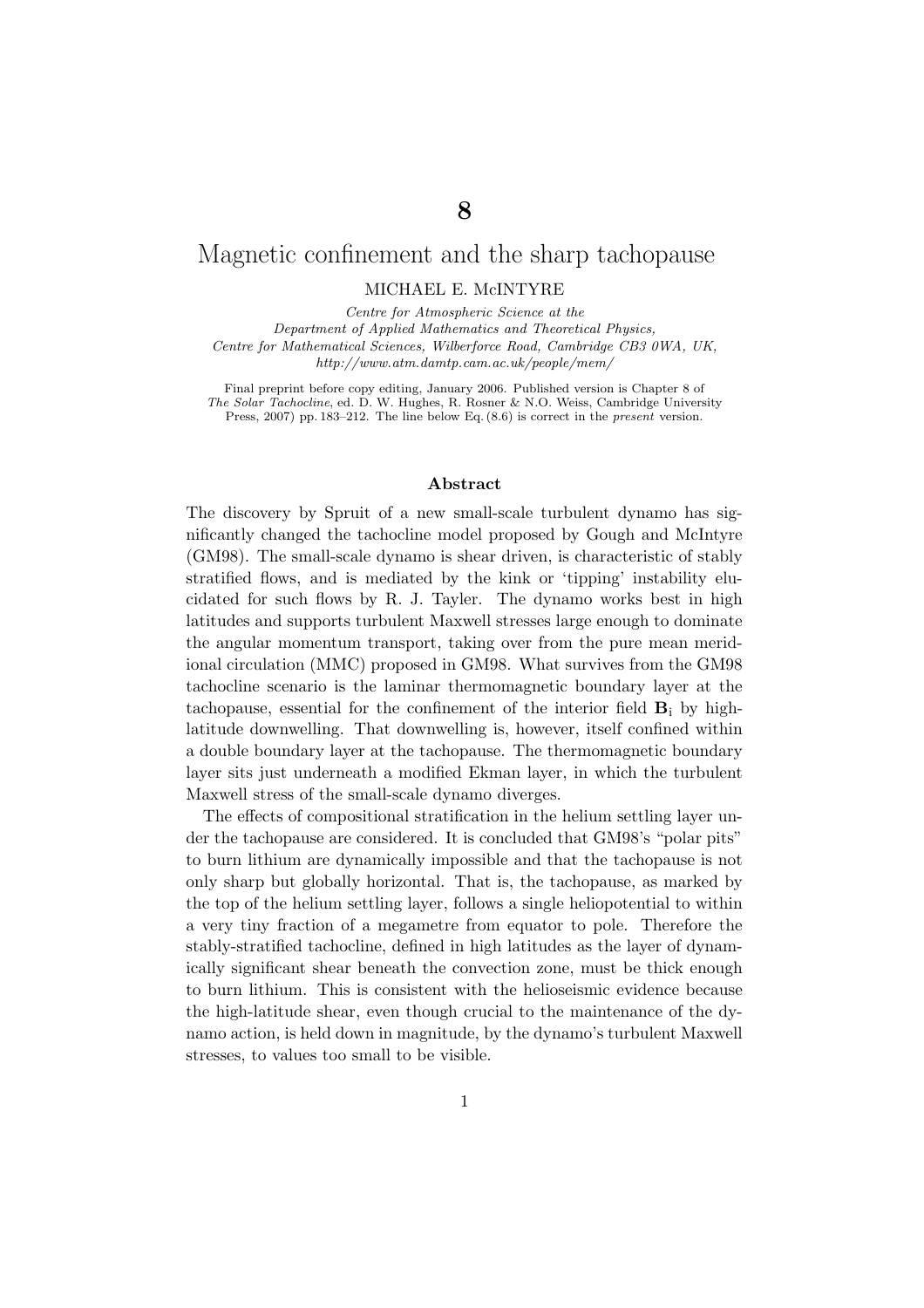# 8.1 Introduction

Following Spiegel  $&$  Zahn (1992) and others, I start from the assumption that the fluid dynamics of the tachocline is a multi-timescale problem. Specifically, in order to understand the structure of the present tachocline I assume, and will argue in what follows, that one has to consider fluid-dynamical processes over the full range of timescales from the gigayear or secular timescale of solar evolution to the months and years of convection-zone overshoot and upper-tachocline MHD instabilities and turbulence, all touched on in the other chapters herein. That many timescales are important should hardly need saying, but does, perhaps, need saying here if only to counter the false dichotomy "slow versus fast" that seems to have taken hold in the literature. Indeed it seems possible, now, that even so basic a quantity as the tachocline thickness  $\Delta$  may depend on the gigayear-timescale history, as well as on a variety of turbulent processes over a large range of timescales.

In what follows I assume it unnecessary to repeat my old arguments (1994, 2003a) against the Spiegel–Zahn horizontal-eddy-viscosity hypothesis — which arguments, in turn, point toward the inevitable existence of a global-scale magnetic field  $B_i$  in the radiative interior, whether of fossil or dynamo origin (Gough & McIntyre 1998, hereafter GM98), as the only way to account not only for the interior's solid rotation but also for the smallness of  $\Delta$ , at most several tens of megametres according to helioseismology (Chapter 3 & refs.). The argument for inevitability still seems significant in itself, given the far greater uncertainties about the origin, and the viability, of magnetic fields in the radiative interior. There, the gigayear-timescale escapology of magnetic fields has Houdini-like possibilities (see Chapter 11) involving the nonlinear effects of instabilities and Parker flux-tube buoyancy in combination.

The argument for inevitability of a magnetic interior can be summarized in two parts. First, a nonmagnetic interior cannot be held in solid rotation by real stratified, layerwise-two-dimensional turbulence. Such turbulence, if it were to be excited, would tend to be "anti-frictional" — to drive the system away from solid rotation and not toward it (McIntyre 1994, 2003a,b & refs.). The effect would be qualitatively unlike that of the hypothesized horizontal eddy viscosity. Second, a nonmagnetic interior would be incapable of withstanding another fluid-dyamical process that would also drive it away from solid rotation and that would, furthermore, as originally pointed out by Spiegel and Zahn (1992), make  $\Delta$  values significantly larger than permitted by the helioseismic evidence. That process — the downward "radiative spreading" or "Haynes–Spiegel–Zahn burrowing", into a nonmagnetic inte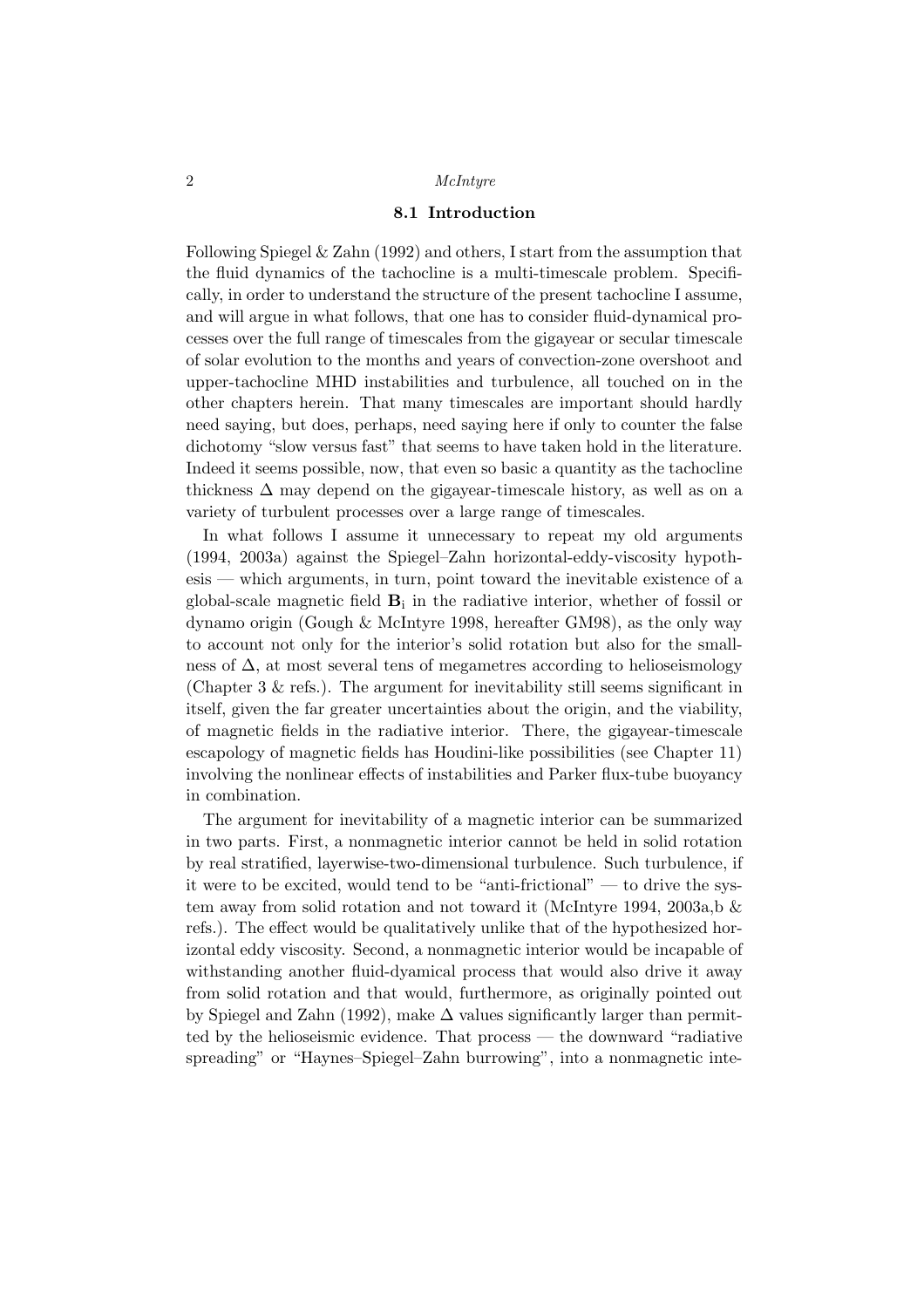rior, of mean meridional circulations (MMCs) and differential rotation will be revisited here together with the concomitant notion of "gyroscopic pumping". As well as making  $\Delta$  values too large, the downward-burrowing MMCs would prevent a helium settling layer from forming at the top of the interior, as well as probably burning too much beryllium.

The arguments against nonmagnetic horizontal eddy viscosity will prove robust, I believe, (a) because of their clearcut basis in the fundamental principles of nonmagnetic, stratification-constrained eddy motion, especially potential-vorticity conservation and invertibility (e.g. McIntyre 2003a,b  $\&$ refs.), and (b) because of the comprehensive testing and vindication of those fundamental principles by high-resolution observations and modelling of, especially, the Earth's stratosphere.† So the main focus of this chapter will not be on those arguments, but rather on how, if the existence of the globalscale interior  $B_i$  is accepted as practically certain, the GM98 scenario now needs to be modified in the light of advances in our knowledge of MHD turbulence. The focus is not now on asking *whether* it is a global-scale  $\mathbf{B}_i$ that limits  $\Delta$ , but on understanding more clearly *how* it does so. The MHDturbulent aspects will force a reexamination of how azimuthal stresses are supported between the interior and the overlying turbulent layers, and how they fit in with the contributions of MMCs to angular momentum exchange.

Despite radical changes, one important feature of the GM98 scenario seems to have survived so far, with a little help from Occam's razor. This is the prediction of a ventilated (helium-poor) tachocline terminated by a sharp tachopause, across which there is a strong jump in compositional or heavy-element abundance gradients, from zero in the tachocline to a finite value in the helium settling layer just beneath, corresponding to a contribution  $N_{\mu}^2$  to the buoyancy frequency squared that is a significant fraction of the typical thermal value  $N^2 \sim 10^{-6} \text{ s}^{-2}$ . This points toward the validity of helioseismic calibrations of the kind attempted in Elliott & Gough (1999).

A feature that does not, on the other hand, survive from GM98 in any form at all is the large-scale, laminar, field-free ( $\mathbf{B} \equiv 0$ ) downwelling throughout high latitudes, occupying a substantial fraction of the thickness of the tachocline. The original GM98 scenario relied entirely on Reynolds and Maxwell stresses in the convection zone to produce (by gyroscopic pumping) the downwelling MMC needed (a) to confine the interior field  $B_i$  in high lati-

<sup>†</sup> A striking observational example visible to any web browser, illustrating the detail in which the stratosphere is now observed, can be quickly found by googling "gyroscopic pump in action". This is an animated version of figure 8.1, p. 121, of McIntyre (2003a), courtesy of the Wuppertal remote-sensing group. There is a vast literature of published papers in leading journals; see for instance Manney et al. (1994), Riese et al. (2002). See also www.atm.damtp.cam.ac.uk/people/mem/papers/ECMWF/ecmwf05.html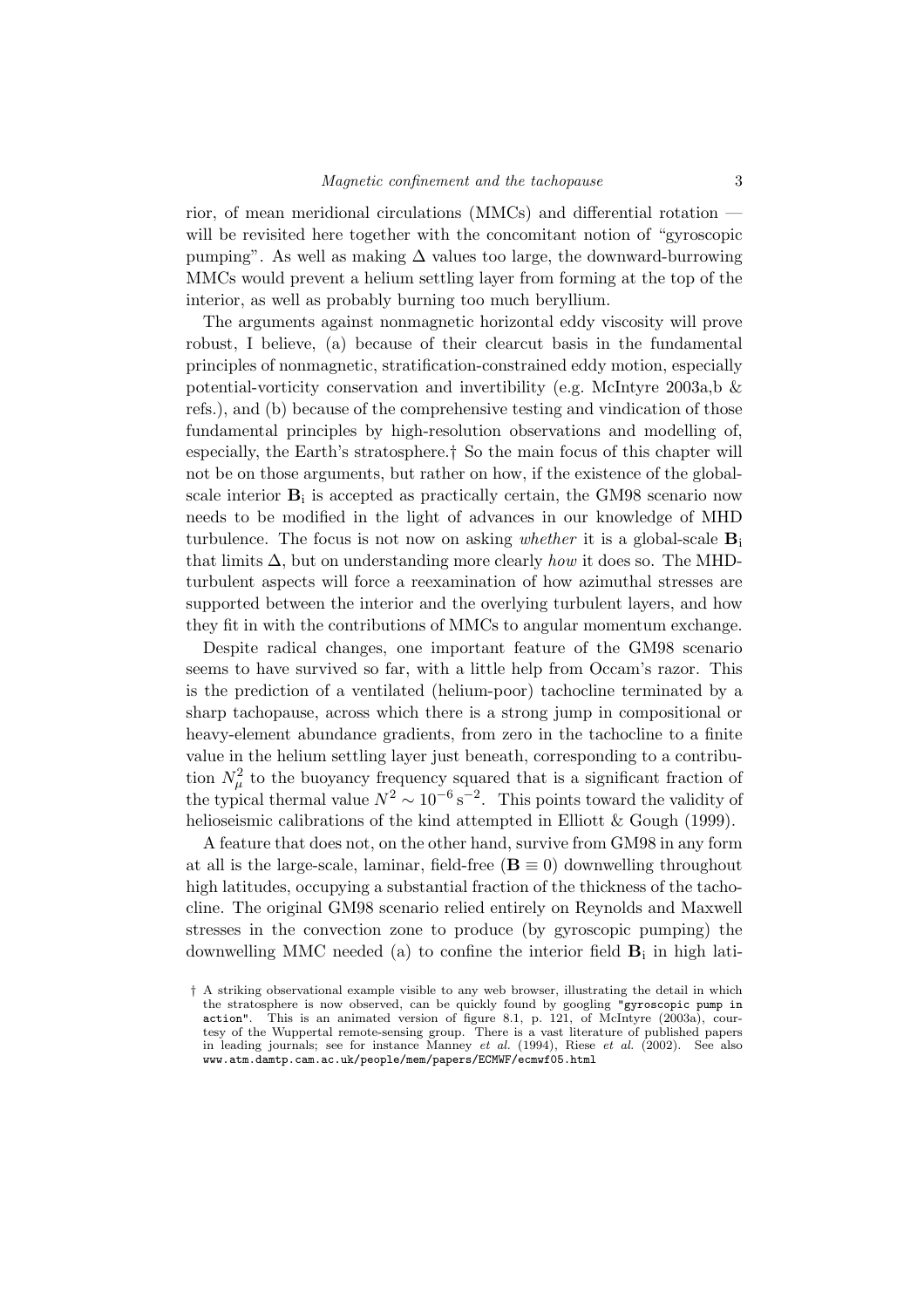tudes as well as (b) to transfer angular momentum as necessary and (c) to ventilate the tachocline. But the hypothesis of large-scale field-free downwelling in high latitudes, pumped entirely by convection-zone stresses, is now untenable — whether or not we include overshoot-layer stresses — because it has been convincingly shown by Spruit (1999, 2002, hereafter S99, S02), building on the classic work of R. J. Tayler in the 1970s, that most if not all of the high-latitude downwelling region, even if initially field-free, could not remain so. Because of its vertical shear, the region would be MHD-unstable in such a way as to evolve into a small-scale dynamo.

The dynamo action is mediated by what S99 and S02 conveniently call a 'Tayler instability' — a stratification-modified pinch or kink-type ('tipping') instability — of the toroidal field wound up by the shear, on large horizontal scales but on radial scales small enough for thermal diffusion to counteract the stable stratification. The ability of the Tayler instability to close the dynamo loop has been verified by numerical experiments (Braithwaite & Spruit 2006). This small-scale dynamo seems likely to be most effective in latitudes within the poleward half of the range, and possibly also in some lower-latitude band or bands not too close to the equator.

The implication (§8.4) turns out to be that the MMC, or at least the high-latitude downwelling branch most critically needed to confine  $B_i$ , is gyroscopically pumped by turbulent Maxwell stresses that diverge not in the convection zone or overshoot layer but, rather, near the base of an MHD-turbulent tachocline. This region will be referred to as the lowermost tachocline in high latitudes. The orders of magnitude dictate that the stress divergence and consequent MMC are confined to within a fraction of a megametre of the tachopause, where a double boundary-layer structure must exist. The turbulence and gyroscopic pumping could be continuous or intermittent, depending on  $|\mathbf{B}_i|$  values.

Before developing these ideas it is necessary to deal with one fundamental question that was raised at the Workshop. GM98's inevitability argument and its further developments just sketched rely, of course, on the physical reality of the gyroscopic-pumping and burrowing mechanisms for MMCs penetrating a nonmagnetic interior. Those mechanisms are well understood and have been carefully studied. They show up most plainly in thought-experiments in which the Reynolds and Maxwell stress divergences in the overlying turbulent layers are replaced by an artificially prescribed, azimuthally symmetric, azimuthally directed force field  $\bar{F}$  (Haynes *et al.*) 1991). If that force field pushes fluid retrogradely, for instance, then the Coriolis effect tries to turn the fluid poleward. As detailed analysis confirms, this amounts to a systematic mechanical pumping action that drives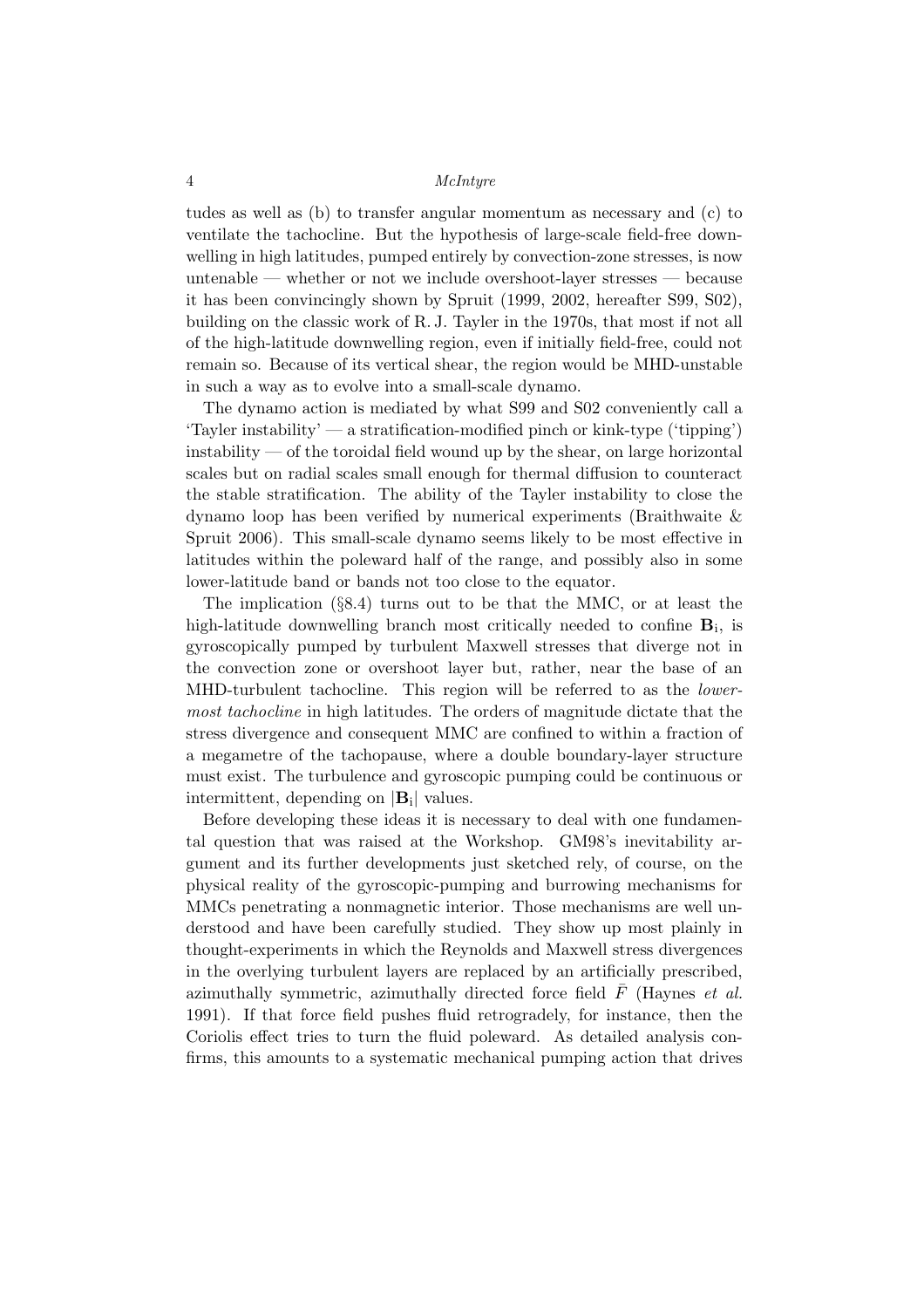MMCs. Ekman pumping is the special case in which the force happens to be frictional. But any azimuthal force will do, hence the generic term "gyroscopic pumping". Persistent gyroscopic pumping in some layer of any stratified, rotating, thermally relaxing and nonmagnetic system with a finite pressure scale height generates MMCs that continually burrow downward. This was first clearly shown in the detailed, and complementary, independent investigations by Haynes *et al.* (1991) and Spiegel & Zahn (1992). The burrowing mechanism is so fundamental — to any attempt to understand the tachocline and to assess magnetic versus non-magnetic scenarios — that I find it convenient to give the mechanism a distinctive name, "Haynes– Spiegel–Zahn burrowing" or "HSZ burrowing" for brevity, whenever verbal precision is necessary.†

The question raised at the Workshop was whether HSZ burrowing is a real physical phenomenon. It was claimed, in effect, that the two studies just cited are qualitatively in error and that there is no such thing as HSZ burrowing, even in the absence of the interior magnetic field  $B_i$ . The claim was based on a recent study of MMCs using nonmagnetic equations (Gilman & Miesch 2004, hereafter GMi) whose results appear to imply that MMCs driven from above cannot penetrate downward more than a negligible distance, probably less than the vertical resolution of helioseismic inversions. If that were correct then most of the arguments in this chapter, and in its predecessors including GM98, would fail utterly. Therefore §8.2 revisits the problem studied in GMi, using the same formulation and notation. It turns out that through a quirk of formulation the solutions obtained in GMi make up an incomplete set. They are a special subset of solutions, for each of which the gyroscopic pumping exactly vanishes at each latitude. No gyroscopic pumping implies no burrowing! There is, after all, no conflict. Indeed the analysis in §8.2, based on an idealized slab model, provides the simplest possible illustration of the pumping and burrowing mechanisms, supplementing the original analytical and numerical work of Haynes et al. (1991) and Spiegel & Zahn (1992).

§8.3 goes on to argue that turbulence in the interior, below the tachopause, must be exceedingly sporadic. Thus, within the gigayear perspective a random snapshot of the Sun is almost certain to show an interior that is entirely laminar or very nearly so. Broadly speaking this is consistent with the standard solar modelling assumption of a microscopically diffusive helium settling layer, though it remains possible that the layer is somewhat

<sup>†</sup> As already mentioned it has also been called "spreading" but, with the Sun's gravitational field pulling hard on my imagination, I prefer "burrowing" because it unambiguously connotes downwardness.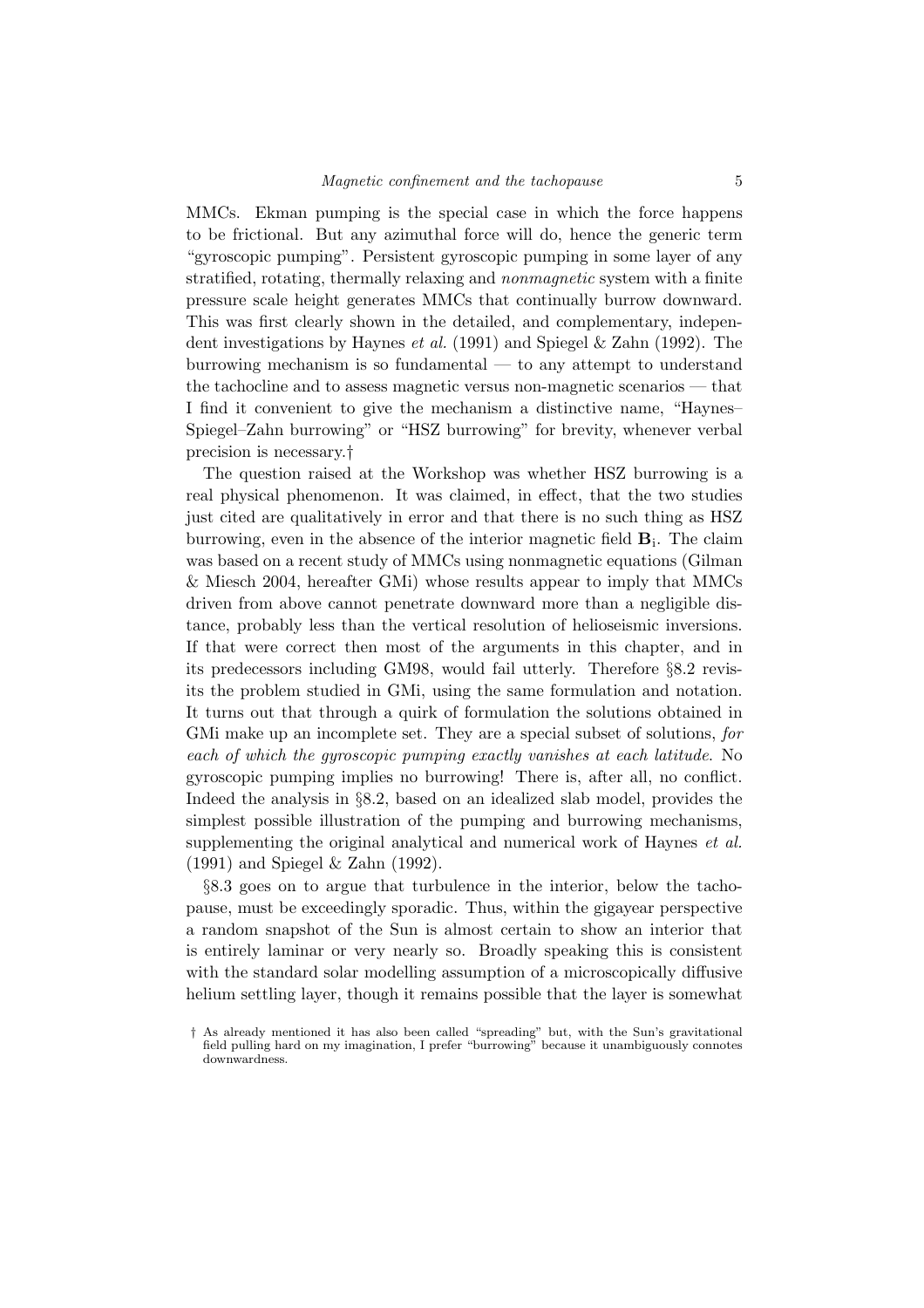thickened, and indeed its heavy-element contrast somewhat increased, by the sporadic interior mixing.

§8.4 examines what S02's arguments then imply about tachocline and tachopause structure and high-latitude downwelling. As already mentioned, such downwelling is critical to the confinement of  $B_i$ , a point underlined by recent numerical studies (Garaud 2002; Braithwaite & Spruit 2004; Brun & Zahn 2006) showing the tendency for the poloidal part of an internal dipolar field to diffuse its lines upward and outward through a substantial high-latitude region. That tendency is, however, easily held in check by the downwelling within the double-boundary-layer structure of the lowermost tachocline. Thus the double boundary layer appears well able to confine  $B_i$ in high latitudes.

Intriguingly if frustratingly, the mean shears within the double boundary layer turn out to be far too small to be helioseismically visible. Moreover, the same appears true of shears throughout the bulk of the high-latitude, stably-stratified tachocline. Therefore the visible shear must, in high latitudes, reside wholly in the lower convection zone and overshoot layer. As will be seen shortly this is consistent with the helioseismic evidence. A similar situation may be expected in any low-latitude band that goes turbulent via the shear driven, Tayler-mediated small-scale dynamo action, though, even if such a band exists, the properties of the Tayler instability — favoured by a poleward decrease in the toroidal field wound up by the shear — suggest that the band would have limited latitudinal extent. It might also exhibit unsteady behaviour, such as a life cycle involving poleward migration on timescales perhaps  $\sim 10^6$ y or more.

§8.5 extends the idealized analysis of §8.2 to allow for compositional gradients in the underlying helium settling layer, in order to reassess GM98's "lithium-burning polar pit" hypothesis. It appears that  $N_{\mu}$  values, acting in concert with the surrounding  $B_i$ , are more than enough to inhibit the formation of such pits and, indeed, to constrain the tachopause — defined as the bottom of the ventilated layer, equivalently the top of the helium settling layer — to be very close to the horizontal.

Moreover, this constraint on tachopause slope holds tightly even on a global scale. It appears that the tachocline, assuming it is sufficiently ventilated, must have not only an approximately constant chemical composition but also constant depth over all latitudes. More precisely, the tachopause has to follow an effective gravitational–centrifugal potential, globally, to within a very tiny fraction of a megametre.

If this picture is anywhere near correct then the only way to burn lithium is simply for  $\Delta$ , defined in terms of tachopause depth, to be large enough.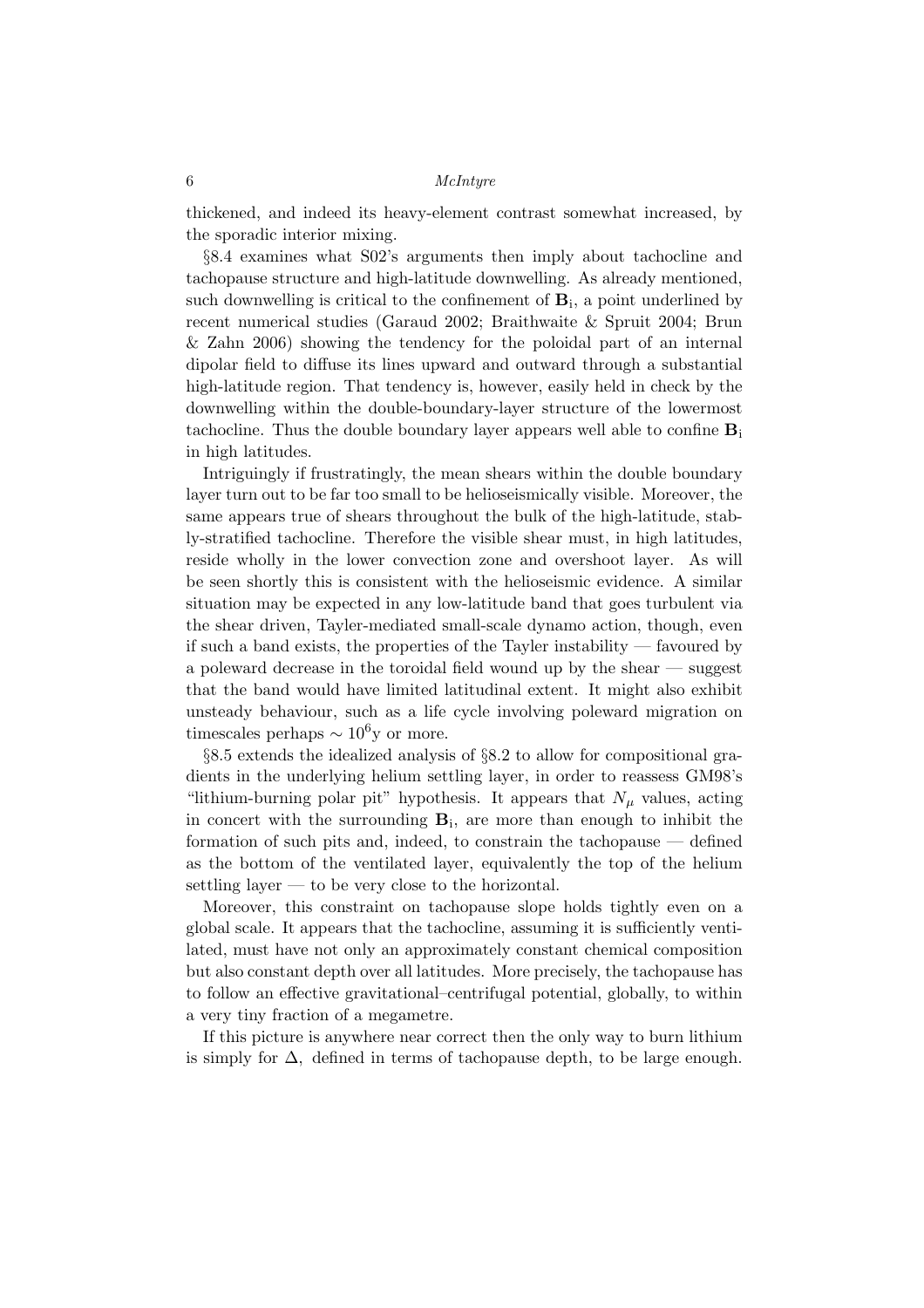A careful lithium-burning modelling study by Christensen-Dalsgaard et al. (1992) suggests a need for  $\Delta$  values close to 65 Mm measured downwards from the helioseismic bottom of the convection zone at  $0.713R_{\odot}$ . This puts the tachopause at  $0.62R_{\odot}$ . If one superposes the  $0.62R_{\odot}$  circle on to Figure 3.7 of Chapter 3, then especially in high latitudes one sees what looks like a substantial shear-free region beneath the overshoot layer, consistent with the earlier statement that the visible shear must, in high latitudes, reside wholly in the lower convection zone and overshoot layer. This of course is very different from the GM98 scenario. §8.6 offers some concluding remarks, mainly on some uncertainties regarding tachocline ventilation.

It might be thought that the terminology should be changed if, as I am now suggesting, the ventilated tachocline is distinctly deeper than the tachocline defined by shears visible in a helioseismic inversion. But observational invisibility does not imply dynamical insignificance. And indeed, in the scenario to be developed, the invisible shear has a crucial role in the highlatitude dynamics and ventilation of the tachocline, all the way down to the tachopause — defined, as here, to mean the ventilated layer and its lower boundary, or equivalently the top of the helium settling layer.

#### 8.2 Gyroscopic pumping and HSZ burrowing

Consider the thought experiment of Haynes et al. (1991), performed on GMi's nonmagnetic, linearized Cartesian slab model. We take coordinates  $(x, y, z)$  respectively eastward, northward and upward as in GMi, with corresponding velocity components  $(u, v, w)$  and Coriolis vector idealized as  $(0, 0, 2\Omega)$ . For definiteness the top of the model,  $z = z_{\text{top}}$  say, is taken to be isothermal, stress-free, and impermeable to mass. The prescribed azimuthal force field  $\{\bar{F}(y, z), 0, 0\}$  is applied to an upper layer  $z_f < z < z_{\text{top}}$ . The force  $\bar{F}$  is assumed weak enough for linearization to remain valid. We ask to what extent the response to  $F$  penetrates downward into the unforced region  $z < z_f$ , where we take the buoyancy frequency N of the stratification to be constant as in GMi. As in GMi we ignore compositional gradients, as would be an appropriate idealization if the interior were nonmagnetic and HSZ burrowing active over the gigayear timescale. For then no helium settling layer would have a chance to form (further discussion in §8.5), and the thermal stratification would dominate. Steady-state solutions of the type found in GMi should, of course, be valid in the unforced region.

The profile of N within the forcing layer  $z_f < z < z_{top}$  will be left unspecified. In the original GM98 scenario, in which the forcing layer was identified as the convection zone, we would have  $N \equiv 0$  for  $z_f < z < z_{top}$ . But there is no difficulty in including the overshoot layer, and indeed an entire turbulent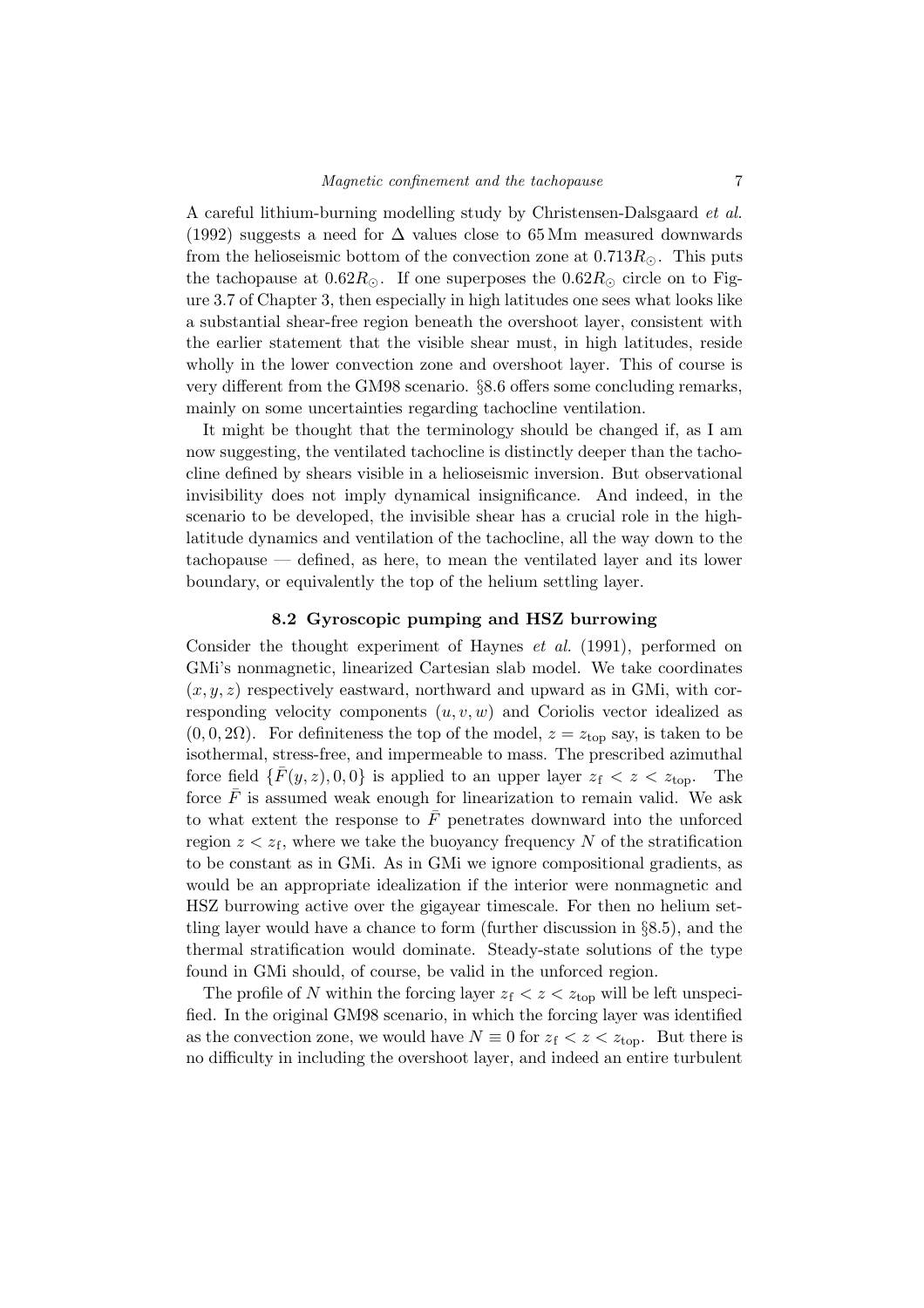### 8 McInture

tachocline, as part of the forcing layer. The thought experiment is meant to imitate the effect of any overlying layer, stratified in any way, in which the turbulent Reynolds and Maxwell stresses in an  $x$ -averaged description diverge to give the force field  $\bar{F}(y, z)$ . Any such force field, arising from internal stresses, must have a domain integral that vanishes,

$$
\iint \bar{F}(y, z) \, dy \, dz = 0 \tag{8.1}
$$

even though its vertical integral  $\bar{\mathcal{F}}(y) = \int_{z_f}^{z_{\text{top}}} \bar{F}(y, z) dz$  need not vanish.

Again following GMi we use the Boussinesq equations and describe thermal relaxation toward radiative equilibrium by a constant thermal diffusivity  $\kappa \approx 10^7 \,\mathrm{cm}^2 \mathrm{s}^{-1}$ . Some aspects of the problem depend on non-Boussinesq effects, which in a doubly infinite domain select downward penetration at the expense of upward, as illustrated by Haynes et al.'s analysis. Here we have replaced those effects by the artifice of cutting off the fluid domain at  $z = z_{\text{top}}$ .

Defining the buoyancy-acceleration anomaly  $\vartheta$  in the standard way as gravity times the fractional temperature anomaly on a pressure surface,  $\vartheta =$  $gT/\overline{T}$  in GMi's notation, we have, for axisymmetric dynamics  $\partial/\partial x = 0$ ,

$$
\frac{\partial v}{\partial y} + \frac{\partial w}{\partial z} = 0 , \qquad (8.2a)
$$

$$
\frac{\partial u}{\partial t} - 2\Omega v - \nu \frac{\partial^2 u}{\partial z^2} = \bar{F}(y, z) , \qquad (8.2b)
$$

$$
\frac{\partial^2 v}{\partial z \partial t} + 2\Omega \frac{\partial u}{\partial z} + \frac{\partial \vartheta}{\partial y} - \nu \frac{\partial^3 v}{\partial z^3} = 0 , \qquad (8.2c)
$$

$$
\frac{\partial \vartheta}{\partial t} + N^2 w - \kappa \frac{\partial^2 \vartheta}{\partial z^2} = 0.
$$
 (8.2d)

As in GMi we have included viscous terms, with constant momentum diffusivity  $\nu$ . The third equation (8.2c) may be called the generalized thermalwind equation. It is formed by eliminating the pressure between the hydrostatic equation and the vertical derivative of the meridional momentum equation. As is realistic for the solar tachocline we assume that  $\Omega$  is effectively large (rapidly rotating system, small Rossby number), so that in (8.2c) there is a powerful tendency toward thermal-wind balance,  $2\Omega \frac{\partial u}{\partial z} \approx$  $-\partial \vartheta/\partial u$ .

If a system like this is started from an undisturbed initial state with u, v, w, and  $\vartheta$  all zero then, as Haynes *et al.* showed in an essentially similar problem, the typical behaviour within the forcing layer is robustly as follows. First, u accelerates in response to  $\bar{F}$ , followed by Coriolis turning of  $(u, v)$ . The system then approaches a locally steady or nearly-steady state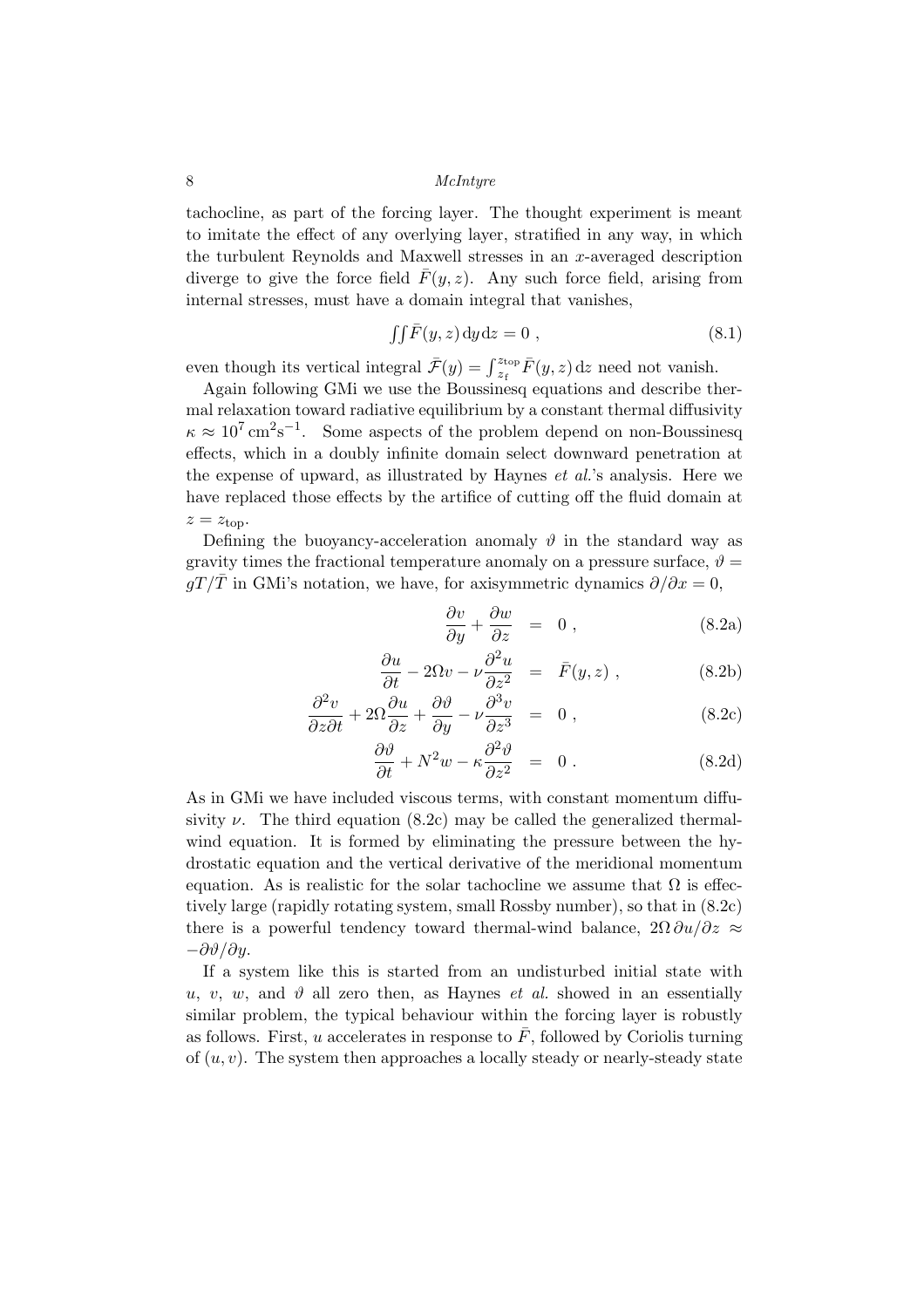in which thermal-wind balance prevails, and in which  $-2\Omega v$  has come into approximate balance with  $\bar{F}$  in Equation (8.2b). The effect of the  $\nu$  term in (8.2b) is equivalent to a slight redistribution of  $\bar{F}$ , leaving the qualitative picture unaffected. The balance

$$
-2\Omega v \approx \bar{F} \tag{8.3}
$$

describes the persistent gyroscopic pumping of meridional flow  $v$  by the steady azimuthal force field  $\bar{F}$ . Note that  $\bar{F}$  < 0 implies  $v > 0$ , confirming that a retrograde force pumps fluid poleward.

Now GMi's results should apply to the unforced region  $z < z_f$ . GMi assume a steady state with  $\bar{F} \equiv 0$ , leading to a single equation that applies in the unforced region,

$$
\frac{\partial^6 v}{\partial z^6} + \frac{4\Omega^2}{\nu^2} \frac{\partial^2 v}{\partial z^2} + \frac{N^2}{\nu \kappa} \frac{\partial^2 v}{\partial y^2} = 0.
$$
 (8.4)

(This comes from assuming N constant, taking  $\partial^3/\partial z^3$  of (8.2c), then successively eliminating u,  $\vartheta$ , and w.) GMi consider solutions of the form  $v \propto e^{kz} \sin(y/\ell)$ , where  $\ell$  is a suitable latitudinal lengthscale and k is a complex constant satisfying the characteristic equation

$$
k^{6} + \frac{4\Omega^{2}}{\nu^{2}} k^{2} - \frac{N^{2}}{\nu \kappa} \ell^{-2} = 0 , \qquad (8.5)
$$

of whose six roots three correspond to downward evanescence. Consideration of the scale  $(Re k)^{-1}$  for evanescence when the latitudinal lengthscale  $\ell$  takes reasonable values ~ 10<sup>2</sup> Mm gives vertical scales of the order of a few tens of megametres at most, even when both  $\nu$  and  $\kappa$  are both taken to have large eddy values  $\sim 10^{12} \text{ cm}^2 \text{s}^{-1}$ . Microscopic values give a small fraction of a megametre. If these were the only possible solutions then they would certainly imply what was claimed at the Workshop, namely that there is no such thing as HSZ burrowing into a nonmagnetic interior. GM98's inevitability argument would then fail.

Let us ask, however, what a boundary-layer solution of this kind in the unforced region  $z < z_f$  would imply about the forcing function  $\bar{F}(y, z)$  in the layer above. All variables are downward evanescent. Therefore, by integrating  $(8.2a)$  over all z and invoking the assumption that the upper boundary  $z = z_{top}$  is impermeable to mass, we may deduce that the y derivative of  $\int_{-\infty}^{z_{\text{top}}} v \,dz$  vanishes, so that

$$
\int_{-\infty}^{z_{\text{top}}} v \, \mathrm{d}z = C \tag{8.6}
$$

where  $C$  is a constant. We have also assumed that the upper boundary is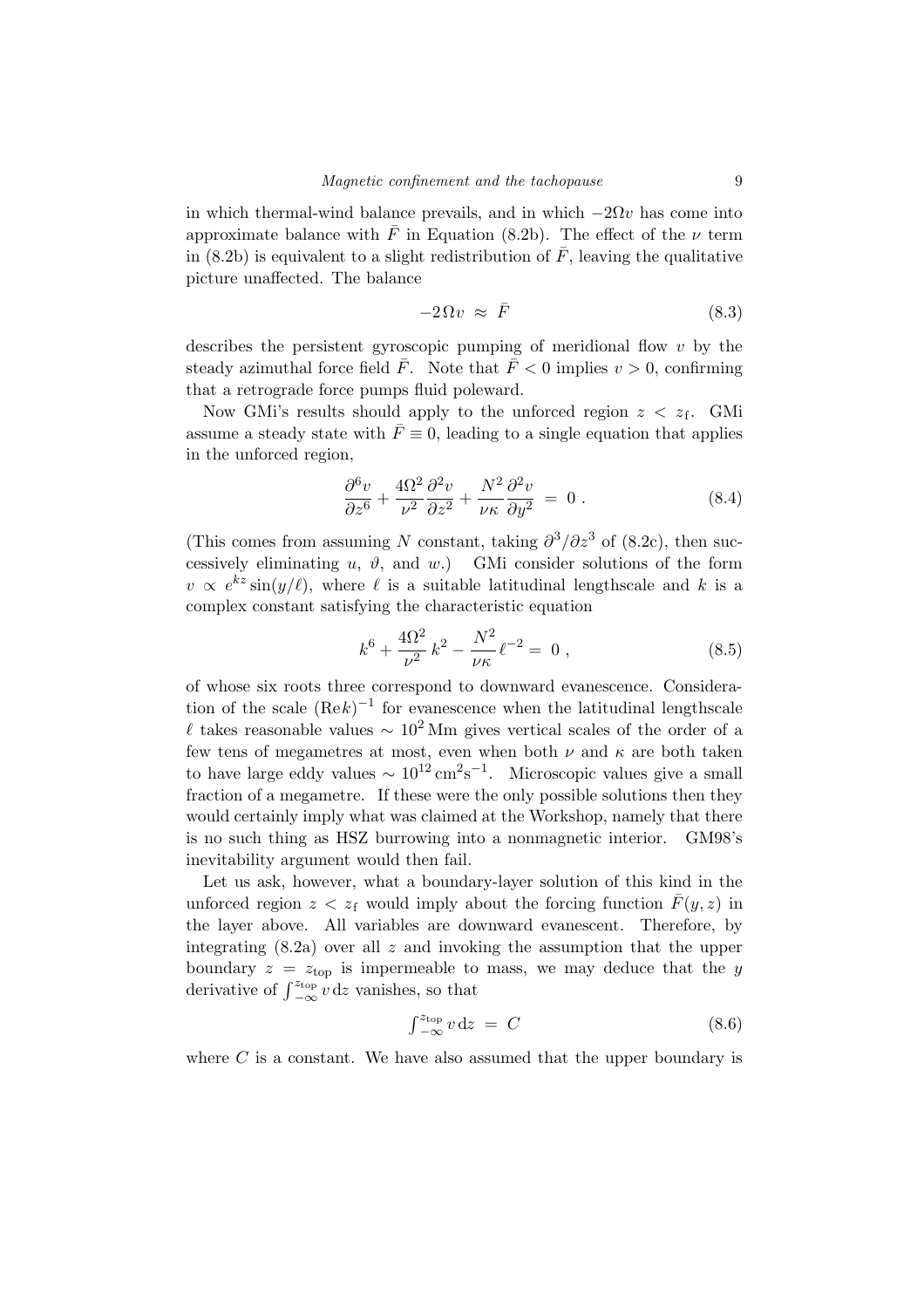stress-free,  $\nu \partial(u, v)/\partial z = 0$ . So integrating (8.2b) for the steady state gives

$$
\bar{\mathcal{F}}(y) = \int_{z_f}^{z_{\text{top}}} \bar{F}(y, z) dz = -2\Omega \int_{-\infty}^{z_{\text{top}}} v dz = -2\Omega C . \qquad (8.7)
$$

Now this is compatible with  $(8.1)$  only if  $C = 0$ ; therefore

$$
\bar{\mathcal{F}}(y) = -2\Omega \int_{-\infty}^{z_{\text{top}}} v \, \mathrm{d}z = 0 \tag{8.8}
$$

at each  $y$ . In other words, there is no net gyroscopic pumping — no vertically integrated azimuthal force, and no vertically integrated meridional mass flux and volume flux in the boundary layer — at any  $y$ . GMi's solutions are all solutions for which the net gyroscopic pumping exactly vanishes at each  $y$ .

That fact is not obvious from GMi's perspective, in which only the unforced layer  $z \le z_f$  is considered. We may note, however, that all GMi's solutions satisfy the special relation  $\nu \partial^2 u/\partial y \partial z = 2\Omega w$ . This can be straightforwardly verified either from the solutions, or from the variant of (8.8) obtained by integrating (8.2b) from  $-\infty$  to any  $z \leq z_f$ , noting that  $\bar{F}=0$ . Even though it might appear that w is being arbitrarily prescribed at the top — and should therefore represent any gyroscopic pumping from above — the u field, invisible in GMi's formulation, has cunningly organized itself in such a way that the boundary  $z = z_f$  exerts an azimuthal viscous stress on the fluid beneath that just cancels† the pumping effect of the prescribed w.

To double-check this we look at an explicit solution that includes the upper forcing layer  $z_f < z < z_{\text{top}}$ . For simplicity we set  $N \equiv 0$  and  $\bar{F} \propto \sin(y/\ell)$ , independent of  $z$  within the forcing layer. Then within that layer we see that equations (8.2) admit a simple solution of the form  $v = -\bar{F}/2\Omega$ , with  $u \propto \sin(y/\ell)$ , both independent of z, the remaining variables being given by  $\vartheta \equiv 0$  and  $w = -(z_{top} - z)(d\bar{F}/dy)/2\Omega \propto (z_{top} - z) \cos(y/\ell)$ . But a boundary-layer solution in which  $u$  is a continuous function of  $z$  satisfies (8.2b) at  $z = z_f$  only if (consistently with  $\nu \partial^2 u/\partial y \partial z = 2\Omega w$  for  $z \le z_f$ ) we add a delta function to  $\bar{F}$  whose strength is precisely  $-(z_{\text{top}} - z_{\text{f}})\bar{F}$ . That is, to get a solution of GMi's boundary-layer form we must choose this extra contribution to  $\bar{F}$  such that the total force integrates to zero,  $\bar{\mathcal{F}}(y) = 0$ , as already seen from (8.8). For this particular solution we also need a deltafunction heat source and sink  $\propto \cos(y/\ell)$  at  $z = z_f$ , that is, where  $N^2$  is discontinuous, but such an artifice does not affect the issue of gyroscopic pumping.

For the generic case in which  $\bar{\mathcal{F}}(y)$  does not, by contrast, vanish, we

<sup>†</sup> The Spiegel–Zahn eddy viscosity similarly cancels the pumping from above, through horizontal rather than vertical transmission of azimuthal stress. In effect one has two gyroscopic pumps, an upper pump producing a certain mass flux, and a lower one negating it by producing an equal and opposite mass flux.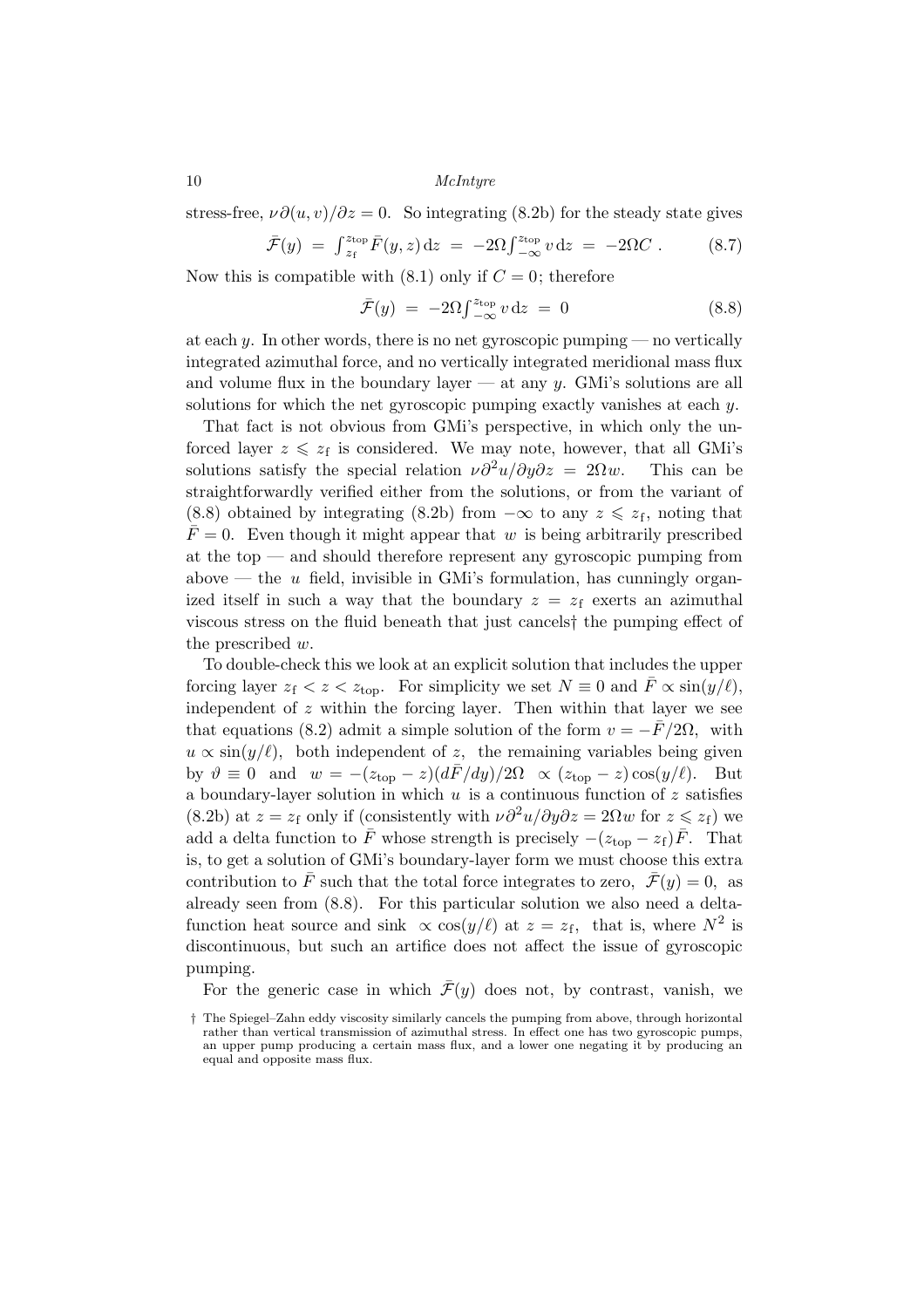must expect to find additional solutions that do not have the boundarylayer character implied by (8.5). Even within the steady-state framework, we do not have to look far to find them. In place of (8.4) consider the corresponding equation for u. Substituting  $v \propto \partial^2 u / \partial z^2$  from (8.2b), we have

$$
\frac{\partial^8 u}{\partial z^8} + \frac{4\Omega^2}{\nu^2} \frac{\partial^4 u}{\partial z^4} + \frac{N^2}{\nu \kappa} \frac{\partial^4 u}{\partial y^2 \partial z^2} = 0 , \qquad (8.9)
$$

with characteristic equation

$$
k^8 + \frac{4\Omega^2}{\nu^2} k^4 - \frac{N^2}{\nu \kappa} \ell^{-2} k^2 = 0.
$$
 (8.10)

This has two more roots, both zero, signalling the existence of two extra solutions,  $u = constant$  and  $u \propto z$ . So if we leave the y-origin arbitrary the general solution in the unforced region is

$$
u = \left(\sum_{1}^{6} C_j e^{k_j z} + C_7 + C_8 z\right) \sin(y/\ell) , \qquad (8.11)
$$

where the  $k_j$  are the six roots of (8.5) and the  $C_j$  are arbitrary constants. Such solutions are applicable when, for instance, we take

$$
\bar{\mathcal{F}}(y) = \mathcal{F}_0 \sin(y/\ell) \tag{8.12}
$$

with constant  $\mathcal{F}_0$ .

To see what (8.11) means physically, it is simplest to consider first a problem with an artificial lower boundary, say  $z = 0$ , far beneath the forcing layer, where far means many evanescence height scales  $(Re k)^{-1}$ . On  $z = 0$ we impose  $u = v = w = 0$  (impermeable and no-slip) and  $\kappa \frac{\partial \vartheta}{\partial z} = 0$ (heat flux held to its background value). Then with  $\bar{\mathcal{F}}(y) = \mathcal{F}_0 \sin(y/\ell)$  it is a straightforward exercise to prove that  $C_7 = 0$  and  $C_8 = \nu^{-1} \mathcal{F}_0$ , with exponentially small error, and that the solution in the unforced region is

$$
u = \left(\sum_{j=1}^{3} C_j e^{k_j z} + \nu^{-1} \mathcal{F}_0 z\right) \sin(y/\ell)
$$
 (8.13)

where  $k_1, k_2, k_3$  are the downward-evanescent roots of  $(8.5)$ . They are needed to describe details within a thin layer near the top. Beneath that layer, we have  $v = w = 0$  and  $\vartheta = 2\Omega \ell \nu^{-1} \mathcal{F}_0 \cos(y/\ell)$ . The upward-evanescent roots  $k_4, k_5, k_6$  are absent because the solution just described satisfies the four lower boundary conditions as it stands, with exponentially small error. The coefficient of z,  $C_8 = \nu^{-1} \mathcal{F}_0$ , is determined regardless of details near the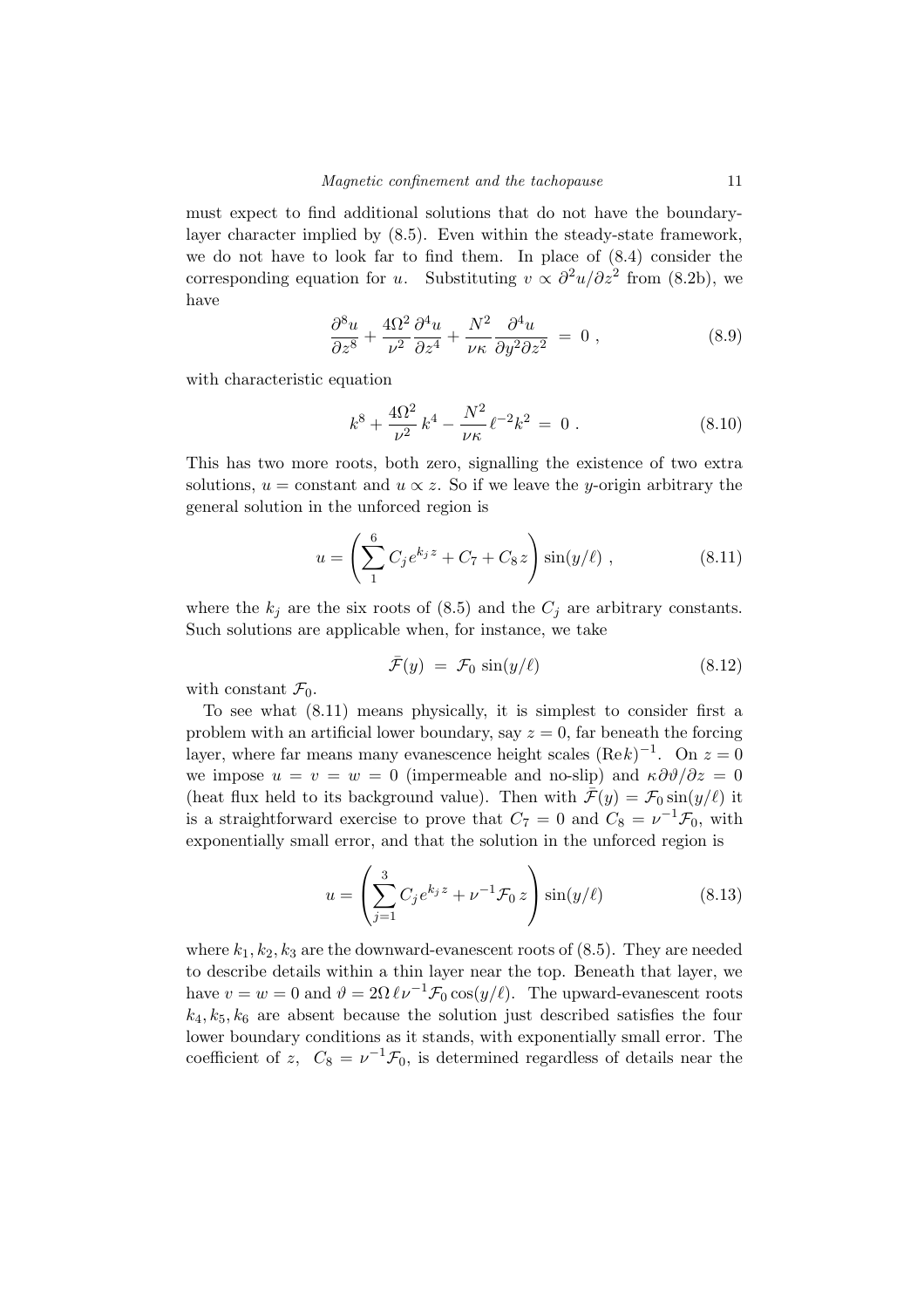top, because in the steady state (8.8) is replaced by

$$
\bar{\mathcal{F}}(y) = \nu \frac{\partial u}{\partial z} \bigg|_{z=0} \tag{8.14}
$$

This comes from integrating (8.2a) and (8.2b) from  $z = 0$  to  $z<sub>top</sub>$  then using (8.1) and the bottom boundary conditions. In order to have a steady state in this linear model, the net applied force  $\bar{\mathcal{F}}$  must be balanced at each y by the stress on the bottom. This pins down the coefficient of  $z$ . The existence of the steady-state solution (8.13) is an easy way to see that, in the original time-dependent thought experiment, the influence of  $\bar{\mathcal{F}}$  must have burrowed all the way to the bottom — regardless of how far down the bottom may be. If we take the bottom down toward  $z = -\infty$  then the time to reach the steady state increases without bound.

Notice that this solution describes another situation in which the gyroscopic pumping has been cancelled by a viscous stress. Before that, as the burrowing proceeds, the pumping drives a MMC whose Coriolis force accelerates u values up to such extremes,  $\propto \nu^{-1}$  when  $\nu$  is considered small, that the viscous stress spanning the entire depth  $0 < z < z_f$  comes into balance with the force applied to the overlying layer  $z_f < z < z_{\text{top}}$ . Of course such extremes could violate the original linearization. But the real significance of the foregoing is that the response to  $\bar{\mathcal{F}}(y)$ , in the *absence* of artificial lower boundary, must be inherently time-dependent as originally shown by HSZ.

On the long timescale of the burrowing process, and when  $\kappa \gg \nu$ , the time derivative in (8.2d) may be neglected as well as that in (8.2c), where, moreover, thermal-wind balance is an excellent approximation. So by taking  $\partial^2/\partial y^2$  of (8.2b) and then successively eliminating v through (8.2a), w through (8.2d) with  $\partial/\partial t$  neglected, then finally  $\vartheta$  through thermal-wind balance  $\partial \vartheta / \partial y = -2\Omega \partial u / \partial z$  in place of (8.2c), we get

$$
\left(\frac{\partial}{\partial t} - \nu \frac{\partial^2}{\partial z^2}\right) \frac{\partial^2 u}{\partial y^2} - \frac{4\Omega^2 \kappa}{N^2} \frac{\partial^4 u}{\partial z^4} = \frac{\partial^2 \bar{F}}{\partial y^2} ,\qquad (8.15)
$$

recovering Spiegel & Zahn's result that when thermal relaxation is diffusive and  $\nu$  sufficiently small then the burrowing behaviour is hyperdiffusive, with hyperdiffusivity  $4\Omega^2 \ell^2 \kappa/N^2$  for latitudinal lengthscale  $\ell$ . This may be compared with Haynes *et al.*'s result in the Boussinesq limit,  $H \to \infty$  in their notation: when the thermal relaxation is Newtonian with timescale  $\kappa_{Ne}^{-1}$ Newt then the burrowing behaviour is diffusive with diffusivity  $4\Omega^2 \ell^2 \kappa_{\text{Newt}}/N^2$ . Notice that the timescale for burrowing is sensitive to the latitudinal scale  $\ell$ , behaving as  $\ell^{-2}$ .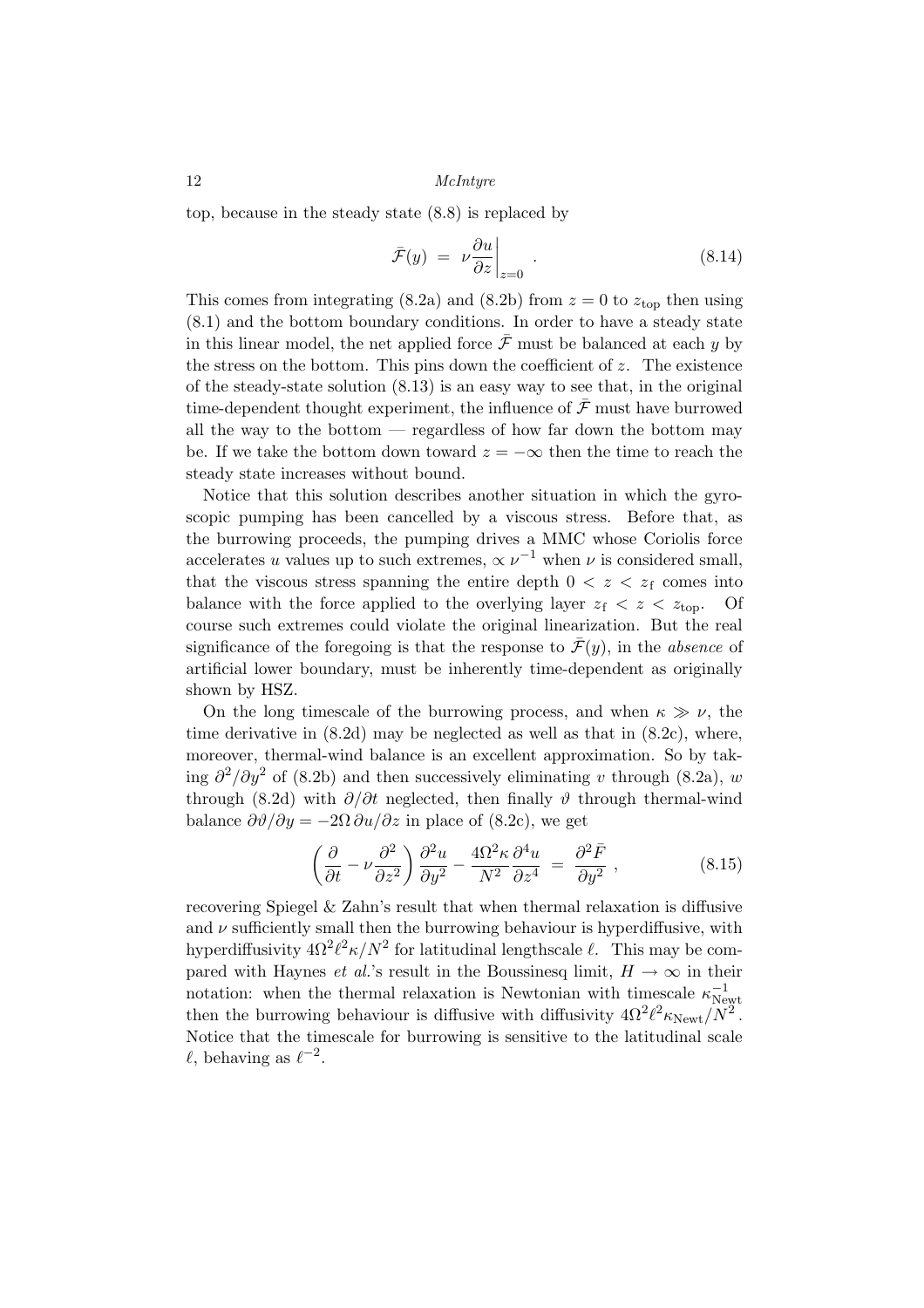Before leaving this topic we note for completeness the steady-state solution of (8.2a)–(8.2d) that idealizes the GM98 laminar-downwelling scenario, within a nonmagnetic tachocline of nominal thickness  $\Delta = z_f$  at the bottom of which,  $z = 0$ , there is a thermomagnetic boundary layer able to accept a certain volume flux  $w_0 \cos(y/\ell)$ , say, per unit area. That flux is governed by the magnitude of the global-scale interior field  $B_i$ , and so the overlying layers must adjust themselves so as to pump exactly that much flux, which flux GM98 estimated to scale as  $|\mathbf{B}_i|^{1/3}$ .

With microscopic values of  $\nu$  and  $\kappa$  we may take  $\Delta \gg (\text{Re} k)^{-1}$ . Then, apart from details near  $z = z_f = \Delta$ , the solution in  $0 < z < \Delta$  is as follows. It confirms the GM98 result that, for given  $u_{z=\Delta}$ ,  $w_0 \propto \Delta^{-3}$  implying  $\Delta \propto |\mathbf{B}_\text{i}|^{-1/9}$  :  $\overline{1}$ 

$$
u = \frac{N^2 w_0}{24 \Omega \ell \kappa} z^2 (3\Delta - 2z) \sin(y/\ell) , \qquad (8.16a)
$$

$$
v = 0, \t\t(8.16b)
$$

$$
w = w_0 \cos(y/\ell) , \qquad (8.16c)
$$

$$
\vartheta = \frac{N^2 w_0}{2\kappa} z(\Delta - z) \cos(y/\ell) . \qquad (8.16d)
$$

The relation  $w_0 \propto \Delta^{-3}$  follows from (8.16a) with  $z = \Delta$ . Also  $\mathcal{F}_0 = -2\Omega \ell w_0$ in (8.12), from integrating (8.2a) and (8.2b) as before. Following GM98 we have assumed isothermal conditions  $\vartheta = 0$  at  $z = 0$  as well as at  $z = z_{\text{top}}$ , and  $N \equiv 0$  in the forcing layer  $z_f < z < z_{top}$  to make it into an idealized, exactly isothermal convection zone. The model tachocline described by (8.16) is frictionless, with angular momentum exchange across it mediated solely by the MMC and handed over to the Maxwell stress in the thermomagnetic boundary layer. GM98 estimated that  $w \sim 10^{-5}$  cm s<sup>-1</sup>, more than enough to ventilate the tachocline and to confine  $B_i$  in high latitudes.

#### 8.3 The nearly-laminar magnetic interior

Following GM98's inevitability argument we now take for granted the existence of the global-scale interior field  $B_i$ , and expand our timeframe to the gigayear perspective of solar spindown. Let us accept, in particular, that the present-day interior is close to solid rotation essentially because spindown was, and presumably still is, Ferraro-constrained — in other words constrained by the Alfvénic elasticity of a sufficiently strong poloidal component of  $B_i$ .

This is almost the same thing as saying that  $B_i$  was, and is, strong enough to stop HSZ burrowing, allowing a helium settling layer to form. The burrowing depends on the sustained gyroscopic pumping of an MMC, whose Coriolis force accelerates a deepening layer of differential rotation in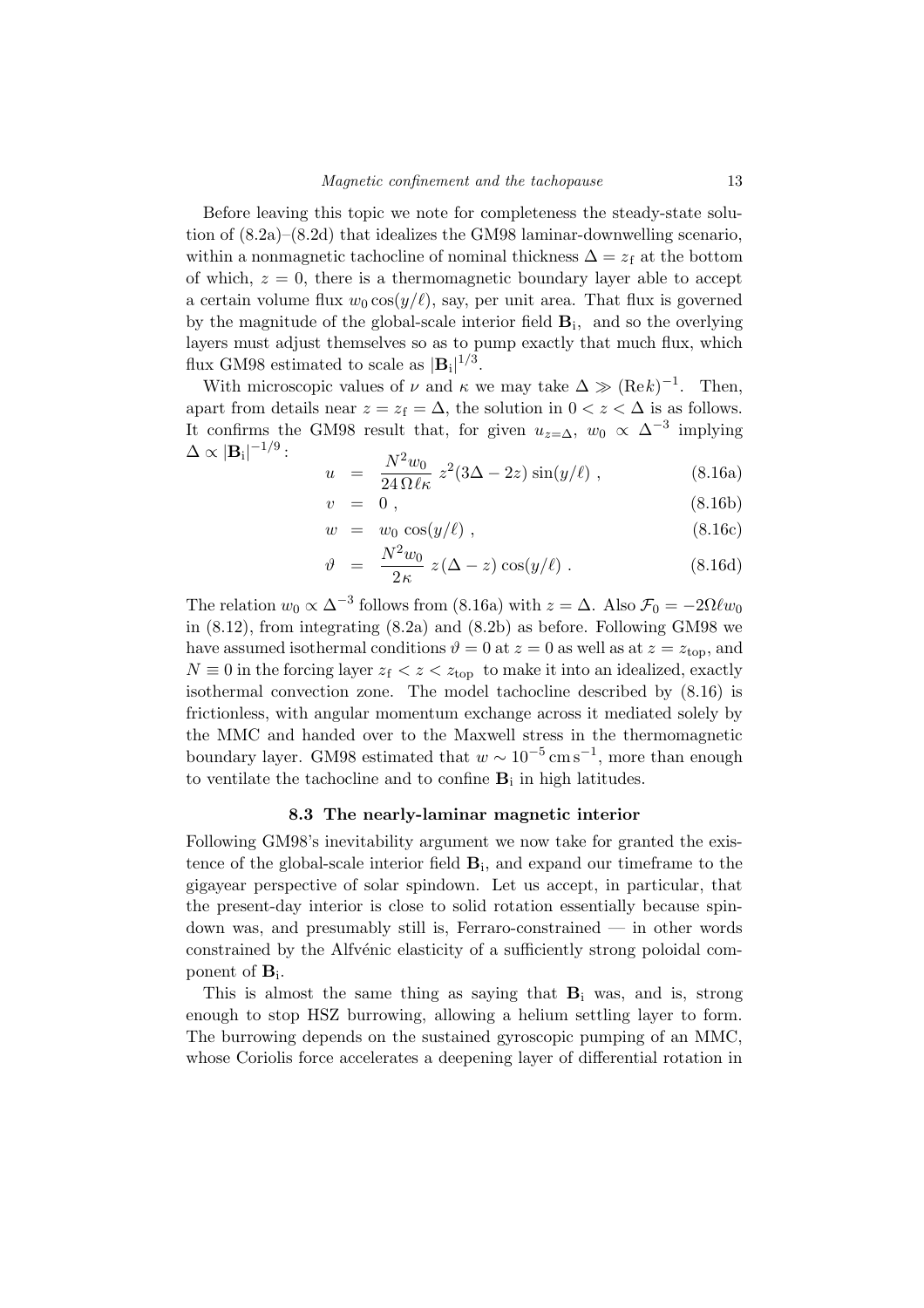thermal-wind balance. It is the resulting baroclinicity, together with thermal diffusion, that allows the MMC to persist and to continue burrowing. If the Ferraro constraint is strong enough to stop the differential rotation (with the help of MHD shear instabilities as necessary, see below), then it also stops the baroclinicity† and therefore the burrowing. In other words it impedes the response to the pumping, almost as if the interior were solid. Thus the response is limited to being an MMC such that its entire mass flux can be accepted by the thermomagnetic boundary layer at the top of the interior, as in GM98.

The estimates of Mestel & Weiss (1987) and the detailed numerical experiments of Charbonneau & MacGregor (1993, hereafter CM93) suggest that the order of magnitude required to impose the Ferraro constraint is  $|\mathbf{B}_i| \gtrsim 10^{-2} \text{G}$ . The GM98 inevitability argument then implies that  $\mathbf{B}_i$  must be at least this strong, in reality, and furthermore, as already mentioned, that in high latitudes  $B_i$  must be largely confined to the interior by the gyroscopic pumping from above, as required in spindown scenarios like those of CM93. If the poloidal field were not so confined then its lines would diffuse upward and outward through a substantial high-latitude region, such that the Sun's differential rotation would differ from that observed. Such scenarios are illustrated in various ways by the numerical experiments of Garaud (2002), Braithwaite & Spruit (2004), and Brun & Zahn (2006) mentioned earlier.

In spindown scenarios like those of CM93 there are poloidal-field tori within the interior, surrounding the neutral ring, that do not thread the convection zone or tachocline. In order to spin those tori down, avoiding a "dead zone" of superrotation surrounding the neutral ring and hence a contradiction with the helioseismic evidence, CM93 had to use an artificial viscosity  $\nu$  far greater than the actual microscopic viscosity. In the real Sun, therefore, some kind of turbulent eddy viscosity must be involved.

Now S99 and S02 cogently argue that, when shear develops in the interior, the first turbulent process to kick in will be a small-scale dynamo mediated by Tayler instabilities — stratification-modified pinch or kinktype ('tipping') instabilities — of the toroidal field wound up by the shear. See also Spruit (1999), and the numerical verification of dynamo action by

<sup>†</sup> I use the term 'baroclinicity' in its most fundamental sense, meaning the nonvanishing of the  $\nabla p \times \nabla \rho$  term in the three-dimensional vorticity equation, where  $\rho$  is density and p is total pressure including the hydrostatic background. In the case of thermal-wind balance this in turn implies the nonvanishing of the axial derivative of angular velocity  $\Omega$  and hence, usually, violation of the Ferraro constraint. In a perfect gas the nonvanishing of  $\nabla p \times \nabla \rho$  is equivalent to the nonvanishing of  $\nabla p \times \nabla \vartheta$  and of  $\nabla p \times \nabla T$ , where T is temperature, and is therefore equivalent to having nonvanishing isobaric gradients of T.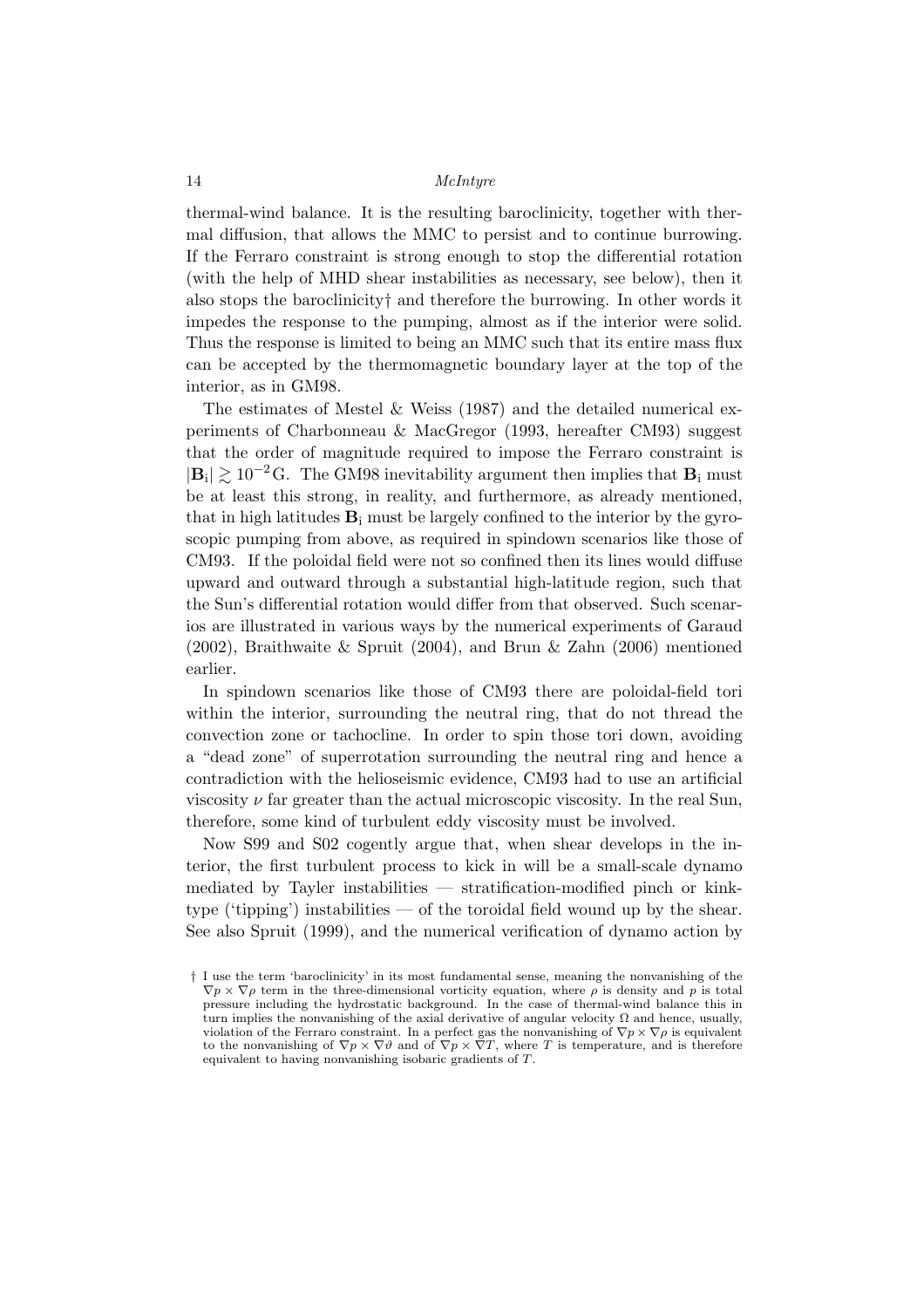Braithwaite & Spruit (2006). The dynamo is shear-driven and, arguably, has the robustness of an interchange instability. One may therefore reasonably assume that it will act to reduce shear through the Maxwell stresses produced by windup. In this respect it is somewhat like the better-known magnetorotational instability in hot accretion disks (e.g. Chapter 12  $\&$  refs.), which, however, has a much higher shear threshold (Spruit 1999  $\S 4.1 \&$  refs.). Therefore the Tayler-mediated small-scale dynamo appears likely to be the main mechanism inhibiting the formation of superrotating "dead zones" in the real Sun.

The existence of the Ferraro constraint, aided by the rapid damping of global torsional oscillations by phase mixing, implies that instability need only occur at one location on each torus. This point is significant since, unlike the magnetorotational instability, the Tayler instability tends to be ineffective near the equator and so needs the help of the Ferraro constraint, if it is to bring about uniform spindown. Without the Ferraro constraint, there would be nothing to stop global scale sub-threshold shears from building up. Near the equator, above the neutral ring, magnetorotational instability may have a role as well. Recall that by adopting sufficiently small scales the instabilities can make use of thermal diffusivity,  $\kappa$ , to release the constraint due to thermal stratification (e.g. Townsend 1958, Fricke 1969, Zahn 1974, Acheson 1978).

Now because spindown is so slow, we may expect the instabilities to kick in very sporadically in space and time, and certainly not uniformly throughout the interior. The Ferraro constraint is needed for that reason as well. Such sporadic or intermittent behaviour is generic for any high-Reynolds-number fluid system whose coarse-grain shear is well below all instability thresholds. In this respect the Sun's interior must be somewhat like sheared, stably stratified terrestrial fluid systems at high Richardson number. In all such systems it is well known that turbulence occurs sporadically, the more so the higher the Richardson number. The terrestrial lower stratosphere is a case in point. The sporadic occurrence of turbulence there is familiar to everyone in these days of universal air travel. Most of the time the seat belt sign is off, and the ride almost perfectly smooth. Since coarsegrain Richardson numbers Ri are large, shear-instability thresholds  $Ri \lesssim \frac{1}{4}$ 4 cannot be exceeded over large volumes.

We are forced to conclude — because of the extreme slowness of spindown — that the Sun's interior, even more than the terrestrial stratosphere, must be laminar at most times and locations. And, as already remarked, the whole picture is consistent with the presence of a distinct helium settling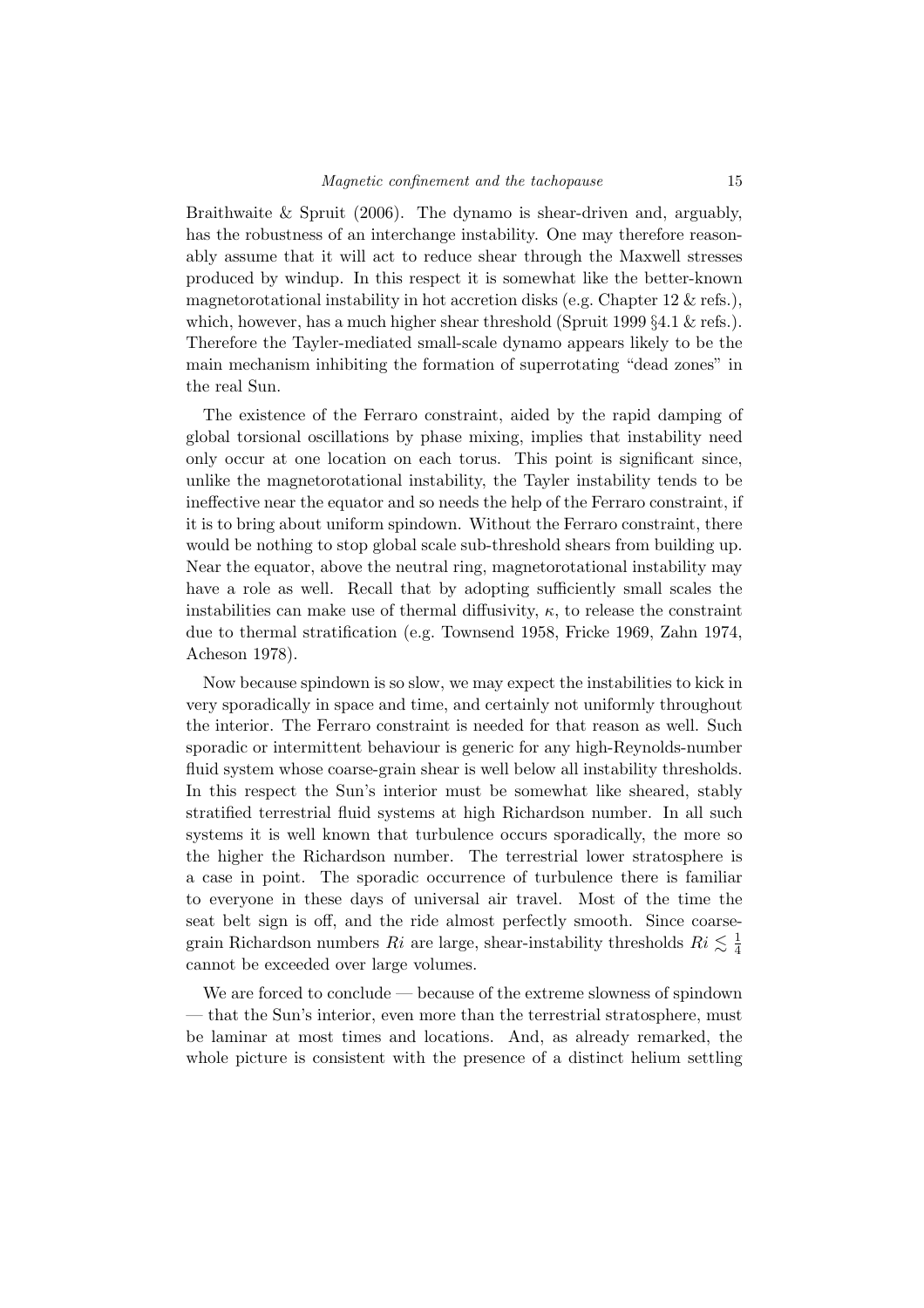layer in perhaps the top 100 Mm or so of the radiative envelope, for which there is some helioseismic support (Chapter 3 §5).

Corresponding estimates for the stably-stratified tachocline (S02 §5) point toward the opposite conclusion. A coarse-grain view of the tachocline puts it well above threshold, in high latitudes at least, (8.26)–(8.28) below). The high-latitude tachocline seems therefore likely to be in some sense much more turbulent than the interior. For a turbulent tachocline we need to consider how convection-zone stresses are handed over to the interior. This involves understanding how an MHD-turbulent flow goes over into a laminar, Ferraro-constrained flow. It is this problem that is considered next.

#### 8.4 The high-latitude tachocline and its invisible shear

How then is the stress handed over? More precisely, what is the pattern of angular momentum transport, from some combination of MMCs and turbulent stresses, that transmits to each latitude of the mostly laminar, Ferraro-constrained interior any torque that arises from the convection zone's propensity to rotate differentially? And could that pattern include an MMC capable of confining  $B_i$  in a band of high latitudes — let us say something like latitudes  $50^{\circ} - 80^{\circ}$  or colatitudes  $10^{\circ} - 40^{\circ}$  — holding the field lines of  $\mathbf{B}_i$  nearly horizontal there against magnetic diffusion, as required to bring about Ferraro-constrained spindown in most of the interior?

Now it happens that the Tayler instability is likely to be effective in something like the same latitude band, as well as in the neighbourhood of the pole. To assess this more closely one would need to consider the latitudinal gradients of the actual toroidal field produced by the small-scale dynamo — which is why a low-latitude band might also be unstable, from time to time at least — and one would need to consider the possible shear-induced modifications of the Tayler instability itself (Chapter 10).

For the moment, however, I simply assume that there is an "active band" of high latitudes, probably something like the nominal  $50^{\circ}-80^{\circ}$ , where the vertical shear is enough to drive the Tayler-mediated small-scale dynamo and for S02's order-of-magnitude estimates to apply. I ignore horizontal shear, in effect supposing that the tachocline is in shellular solid rotation in the active band of latitudes. The angular-velocity contours in Figure 3.7 of Chapter 3 hint that this may not be too bad an approximation.<sup>†</sup> Thus the focus is

<sup>†</sup> Shellular solid rotation in the active band is plausible, in any case, because of the shearreducing propensities of the Tayler-mediated small-scale dynamo pointed out in S02. Indeed, unlike nonmagnetic turbulence, the small-scale dynamo could have taken on the role of the Spiegel–Zahn horizontal eddy viscosity had it not been for the dependence on the latitudinal gradients of toroidal field. That dependence precludes the small-scale dynamo from being effective across all latitude bands, implying that the GM98 inevitability argument still holds good. In order to enforce solid rotation in the manner of the Spiegel–Zahn theory, a horizontal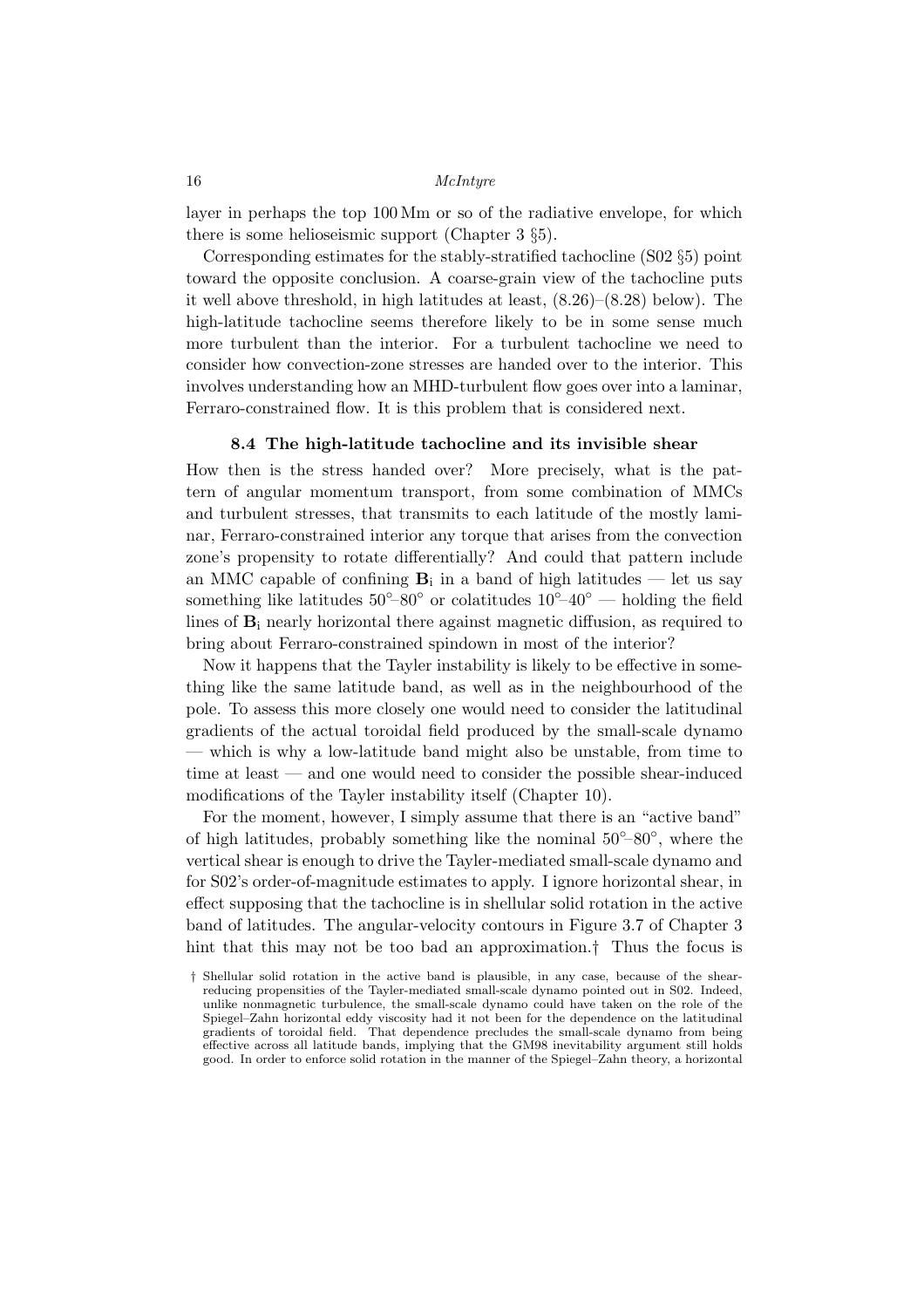on the vertical structure. I further simplify by assuming a single latitudinal scale  $\ell \sim 10^2$  Mm, in a formal sense staying with slab-model thinking for the moment. It will be convenient to stay with the slab-model notation as well; thus, z will still be the upward, i.e. radial, coordinate, and  $\partial u/\partial z$  will be the vertical shear of the mean azimuthal velocity. (Strictly it is  $\partial/\partial z$  of the mean angular velocity that is relevant, but the difference is unimportant for present purposes.) It will be convenient to define a nondimensional shear

$$
q = \Omega^{-1} \partial u / \partial z \tag{8.17}
$$

(S02's notation); the threshold value of |q| will be denoted by  $q_{\text{crit}}$ . Its order of magnitude is given by (8.26) below.

The key points are listed next, followed by the order-of-magnitude relations that underpin them. It will emerge that the processes involved cover practically the entire range of timescales from gigayears down to the months and years of convective overshoot and the solar-cycle dynamo. The latter, being self-evidently a large-scale, low-latitude dynamo as well as a relatively fast one, is a different beast altogether from the small-scale, stably-stratified dynamo presently under discussion. The small-scale dynamo will turn out to be vastly slower, yet still fast in comparison with gigayears. To avoid confusion it will need to be remembered that "small-scale" refers not to horizontal scales but only to the vertical scale of the eddy motion.

- (i) The small-scale dynamo has plenty of headroom, given any of the current estimates of tachocline thickness  $\Delta$ . This would be so even if the real high-latitude tachocline were as thin as the  $\Delta \approx 13$  Mm  $\approx 0.019 R_{\odot}$  estimated by Elliott & Gough (1999), let alone the  $\Delta \approx$  $65 \text{ Mm} \approx 0.09 R_{\odot}$  now anticipated in connection with lithium burning. The vertical scale  $\delta_{\kappa}$  of the eddy motion, governed here by the thermal diffusivity  $\kappa$  acting to release the stratification constraint, is of the order of  $10^{-1}$  Mm, Equation (8.25) below.
- (ii) The dominant azimuthal stress across horizontal area elements is the turbulent Maxwell stress. Its mean value is proportional to the local vertical shear  $\partial u/\partial z$  with a proportionality coefficient  $\nu_e$ , (8.24) below, that is approximately constant like an ordinary viscosity. In particular,  $\nu_e$  is independent of shear for any supercritical shear  $|\partial u/\partial z| > \Omega q_{\rm crit}$ . This shear-independence of  $\nu_e$  is remarkable for a fully developed turbulent flow. S02 aptly calls it a "coincidence". For the stably-stratified tachocline,  $\nu_e \sim 1.6 \times 10^8 \,\text{cm}^2 \text{s}^{-1}$ .

eddy viscosity would need to support a stress that transmits azimuthal torques horizontally across all latitudes. It would need to produce, respectively, prograde and retrograde torques in high and low latitudes, in just such a way as to cancel the gyroscopic pumping from above.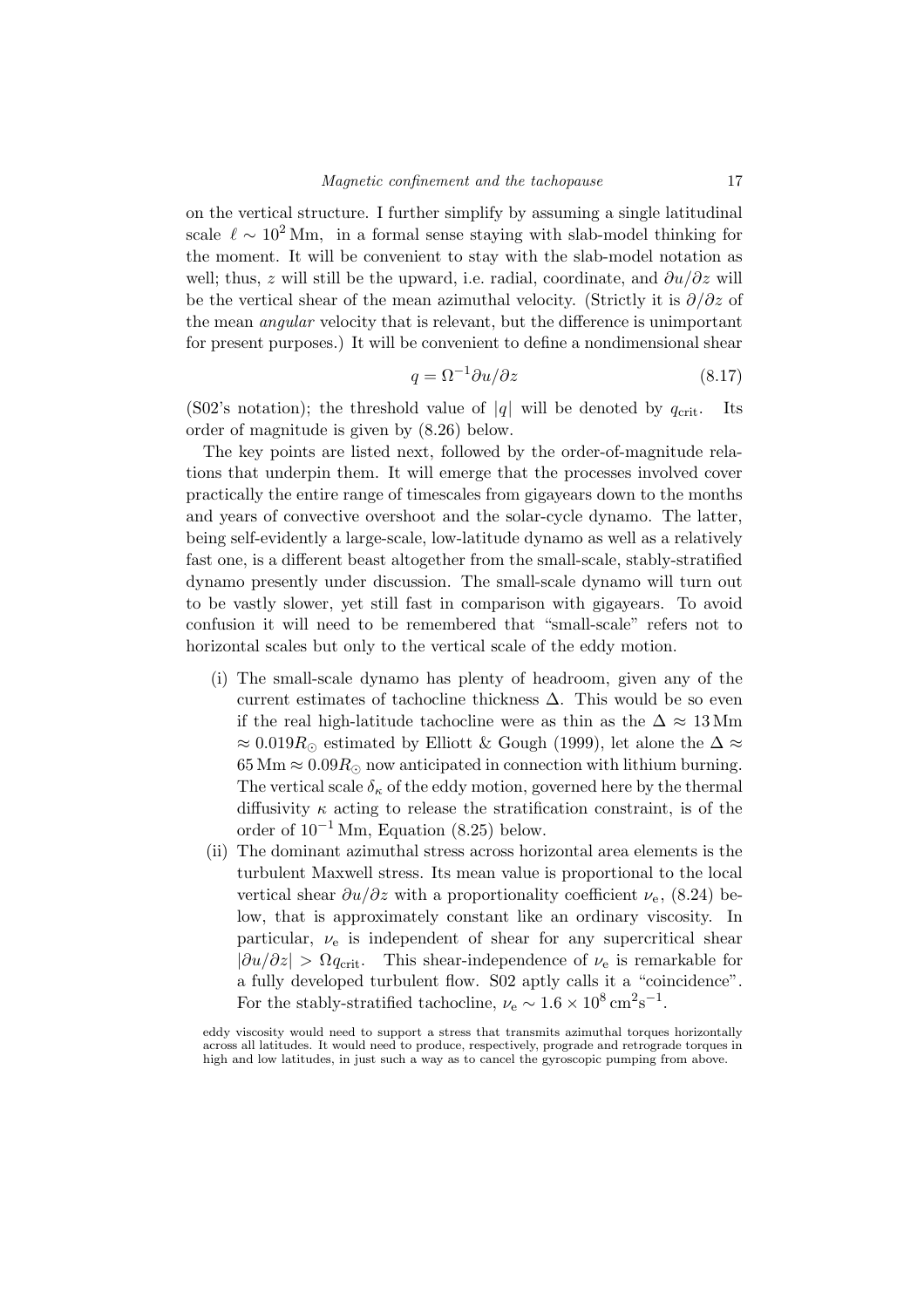- (iii) So powerful is the Maxwell stress that it dominates the angular momentum transport in the bulk of the high-latitude, stably-stratified tachocline. This statement holds over a vast range of possible  $|\mathbf{B}_i|$ values. It dominates even when  $|\partial u/\partial z|$  is much smaller than typical coarse-grain shear values estimated from helioseismology. That is part of why the shear  $|\partial u/\partial z|$  in the lower, stably-stratified portion of a 65 Mm deep ventilated tachocline may be expected to be helioseismically invisible in high latitudes. We shall see that the magnitude of  $\nu_e$  is large enough to bring  $|\partial u/\partial z|$  down to values close to threshold,  $\Omega_{\text{Gcrit}}$ , in high latitudes. Such values are about an order of magnitude less than the visible shear.
- (iv) The simplest version of the implied scenario is for  $|\partial u/\partial z|$  to stay just above threshold,  $|\partial u/\partial z| \sim \Omega q_{\rm crit}$ . We shall see that this is possible if tachopause  $|\mathbf{B}_i|$  values are large enough,  $\gtrsim 10^2$  G. There are other possible scenarios, for lower  $|\mathbf{B}_i|$  values, in which time-averaged  $|\partial u/\partial z|$  values are sub-threshold and the dynamo action intermittent. In such cases  $\nu_e$  takes  $|\partial u/\partial z|$  below threshold and switches off, |∂u/∂z| then builds up through gyroscopic pumping (temporarily like an unsteady version of the GM98 scenario), then  $\nu_e$  switches on again, and so on cyclically. Possible cycle times could be anywhere in the range from  $\sim 10^6$ y upward, depending on |**B**<sub>i</sub>|.
- (v) In the bulk of the stably-stratified tachocline, thermal-wind balance holds robustly. There, the weak vertical shear constrains baroclinicity qua latitudinal buoyancy gradients  $|\partial \vartheta / \partial y|$  to be weak as well. Furthermore, the dynamo turbulence leaves unaffected both the N value of the subadiabatic thermal stratification itself and the value of  $\kappa$  felt by mean motions (H. Spruit, personal communication). This is because of the way the turbulent motion depends on  $\kappa$  to release the stratification constraint. So MMCs are still tied to  $\left|\partial \vartheta / \partial y\right|$  via the microscopic  $\kappa$  value,  $\sim 10^7 \,\mathrm{cm}^2 \mathrm{s}^{-1}$ , just as if the turbulence were absent, i.e. in just the same way as in GM98. The upshot is that in the bulk of the stably-stratified tachocline there is no MMC, to a first approximation, and that even with the weakened  $|\partial u/\partial z|$  the angular momentum transport, there, is mediated predominantly by  $\nu_e$ . To a higher approximation, one might expect an MMC like GM98's except that there is now no impediment to weak equatorial downwelling.
- (vi) One peculiar consequence is that in stark contrast with GM98 the present scenario, as developed so far, appears to leave  $\Delta$  values almost completely unconstrained. This opens the possibility already mentioned that  $\Delta$  is large enough,  $\approx 65$  Mm, to explain lithium burning,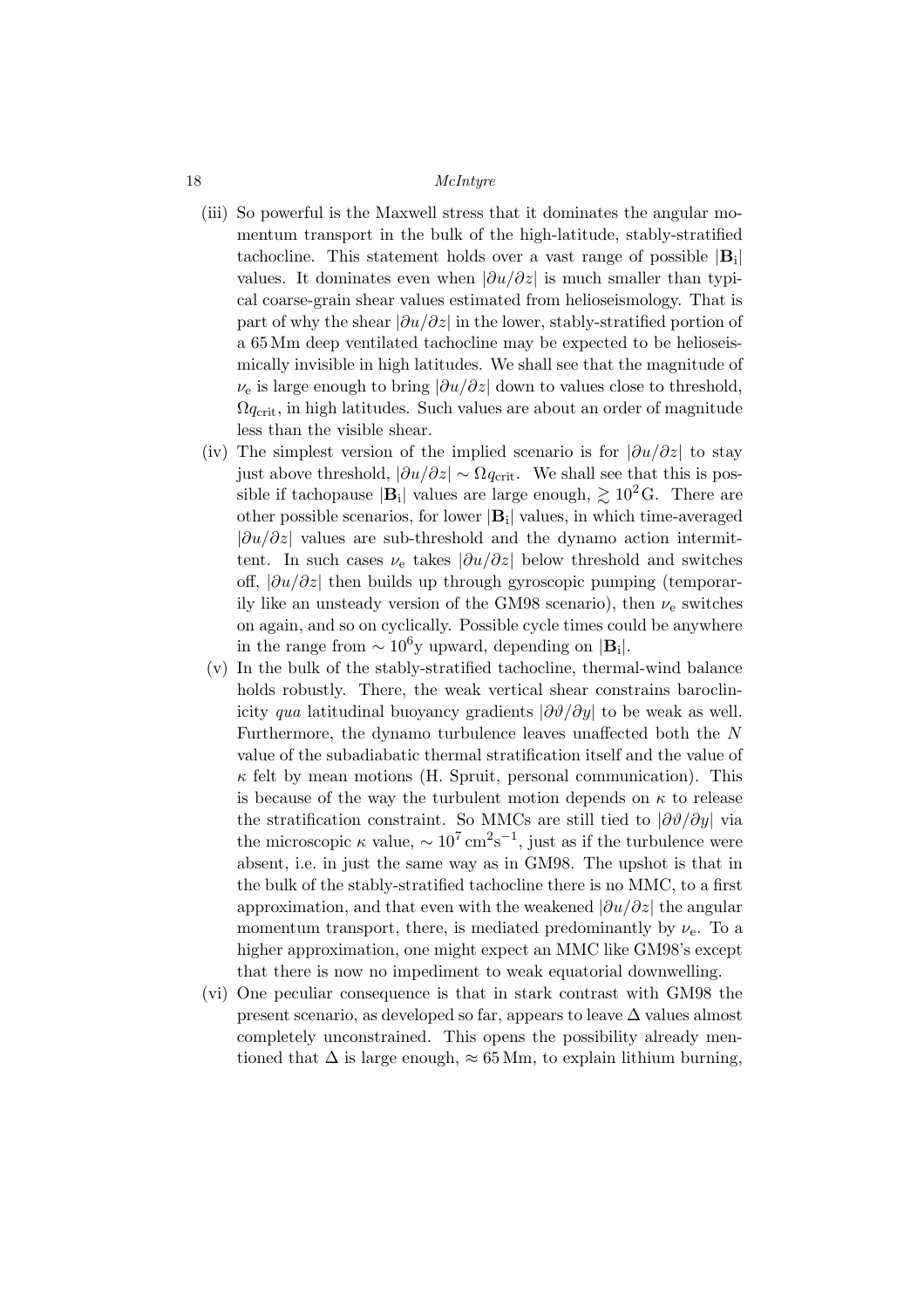even with no "polar pits". It seems that  $\Delta$  is determined in a rather subtle and delicate way, not amenable to simple order-of-magnitude analysis. Indeed it may well be that  $\Delta$  is not determined by quasisteady dynamics but, rather, depends on the history of convectionzone retreat and helium settling layer formation, as well as on  $|\mathbf{B}_i|$ values. (Thus the scatter in lithium abundance found in samples of solar-type stars might be related to a scatter in  $|\mathbf{B}_i|$  values as well as to rotation histories.)

- (vii) The dynamo begins to lose headroom in a lowermost turbulent layer of thickness ~  $\delta_{\kappa} \sim 10^{-1}$  Mm. Notice from (8.25) that the scale  $\delta_{\kappa}$  is, like  $\nu_e$ , independent of shear, as long as the dynamo is switched on. As we enter the lowermost turbulent layer, vertical eddy scales and  $\nu_e$  values must decrease downward. Shear values  $|\partial u/\partial z|$  increase, but not enough to stop the turbulent Maxwell stress from diverging and giving rise to an azimuthal force  $\bar{F}$ , hence gyroscopic pumping.
- (viii) A slight extension of S02's arguments suggests that  $\nu_e \propto z^2$  within the lowermost turbulent layer, joining continuously to the constant value  $\nu_e \sim 1.6 \times 10^8 \,\mathrm{cm}^2 \mathrm{s}^{-1}$  in the bulk of the tachocline, where z is measured from some virtual origin near the bottom of the lowermost layer. Further analysis suggests that the azimuthal and meridional turbulent Maxwell stress components

$$
\nu_{\rm e} \left( \frac{\partial u}{\partial z}, \frac{\partial v}{\partial z} \right) = (\sigma, \tau) , \qquad (8.18)
$$

say, take on a modified Ekman-layer structure, breaking the thermalwind constraint as well as gyroscopically pumping an MMC in the form of a poleward Ekman mass flux. Note that this pumping is entirely due to the fluctuating Maxwell stresses described by the eddy viscosity  $\nu_e$ , and nothing whatever to do with the sort of quasisteady Maxwell stresses that would characterize a laminar Hartmann or Ekman–Hartmann layer, or the thermomagnetic boundary layer of GM98.

(ix) To the extent that we have shellular solid rotation  $\Omega(z)$  in the active band of latitudes, and the dynamo is switched on, the poleward Ekman mass flux must converge so as to produce an approximately uniform downwelling,  $w_{E_k} < 0$ . To see this one has to depart from slab-model geometry and substitute spherical or polar cylindrical geometry. The vertically integrated mass-flux convergence is approximately uniform for the same reasons as in ordinary laminar spindown in a laboratory cylinder. It is only the vertical structure, not the ver-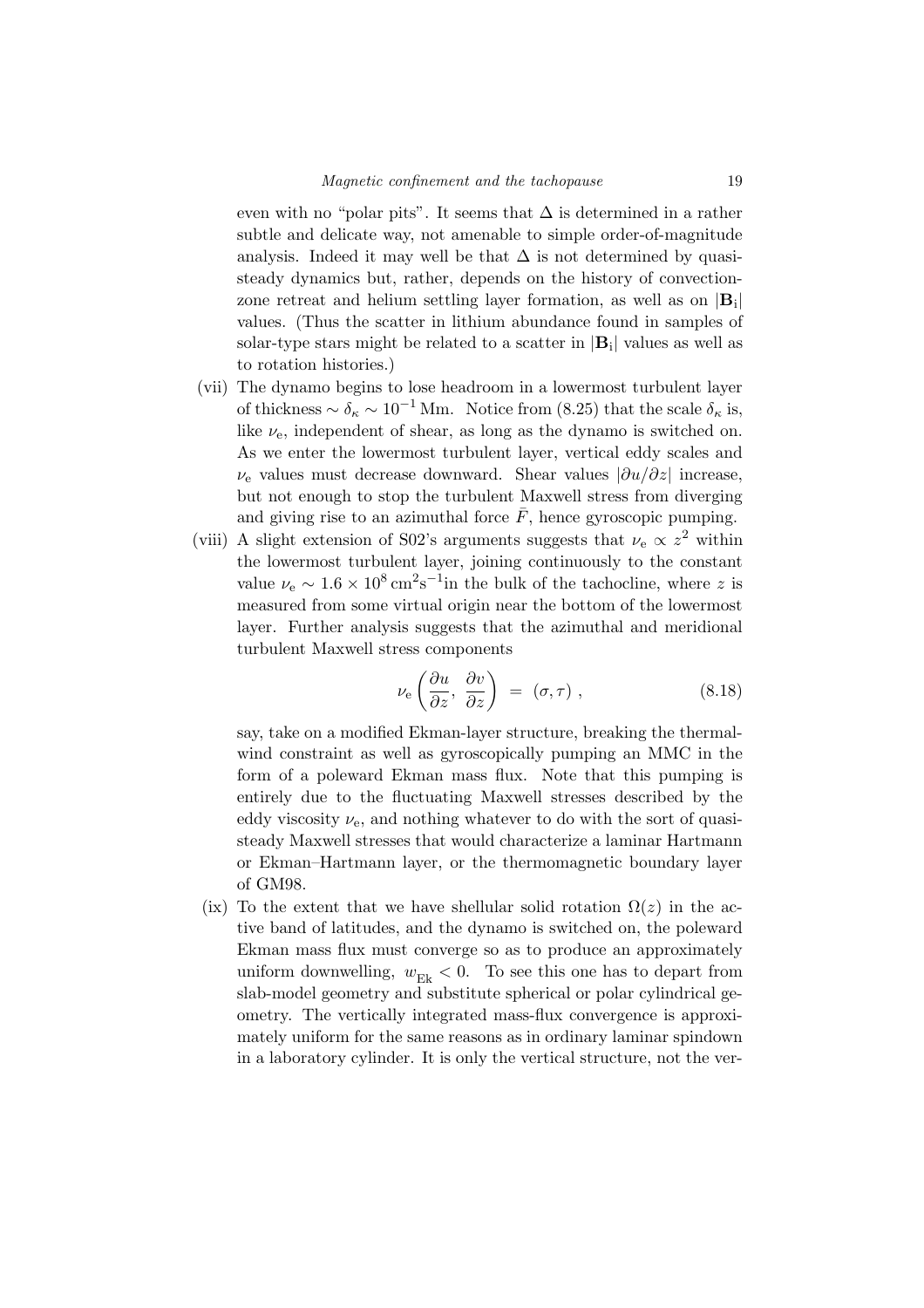tically integrated mass flux, that is changed by the vertically variable eddy viscosity within the modified Ekman layer. Indeed we have the simple formula

$$
w_{\text{Ek}} = \nu_{\text{e}} \left. \frac{\text{d}(\ln \Omega)}{\text{d}z} \right|_{\text{bulk}} , \qquad (8.19)
$$

implying  $w_{\text{Fk}} < 0$  since  $d(\ln \Omega)/dz$  bulk  $< 0$  in the high-latitude tachocline. The value of  $\nu_e$  in (8.19) is just the constant bulk value  $\nu_{\rm e} \sim 1.6 \times 10^8 \, \rm cm^2 s^{-1}$  outside the layer. The formula is readily derived by assuming incompressible flow together with the gyroscopic-pumping relation (8.3), setting  $\bar{F} = \partial \sigma / \partial z$  in (8.3), then integrating across the modified Ekman layer and computing the horizontal volume-flux convergence in polar geometry. So (8.19) depends only on the fact that  $\sigma(z)$  drops from  $\nu_{\rm e}\partial u/\partial z|_{\rm bulk}$  down to zero across the modified Ekman layer, as the small-scale dynamo finally runs out of headroom. It does not depend at all on the detailed vertical structure within the modified Ekman layer.

(x) The downwelling described by  $(8.19)$  is prevented by  $\mathbf{B}_i$  from burrowing into the interior, as noted in §8.3. Having nowhere else to go, the mass flux must recirculate through a laminar thermomagnetic boundary layer of thickness  $\delta_{\kappa\eta}$ , say, like that proposed in GM98, lying immediately beneath the modified Ekman layer and forming with it a tight double-boundary-layer structure. Values of  $\delta_{\kappa n}$ , (8.30) below, go like  $|\mathbf{B}_i|^{-1/3}$  but are typically a fraction of a megametre. Thus we have convergent poleward flow in the lowermost turbulent layer, and divergent equatorward flow in the laminar thermomagnetic boundary layer just beneath. It is in this way that the stress transmitted by  $\nu_e$ , i.e. by the averaged *fluctuating* Maxwell stress in the bulk of the stably-stratified tachocline, is handed over via the MMC in the lowermost tachocline to the quasi-steady Maxwell stress in the outermost fringe of the laminar interior — which fringe is just the thermomagnetic boundary layer. That boundary layer therefore has a dual role: it serves both as the laminar sublayer of the turbulent lowermost tachocline, and also as the outermost fringe of the laminar, Ferraro-constrained interior. It is here that the Ferraro constraint begins to make itself felt directly, through the downwelling and advective-diffusive balance in the boundary layer as discussed in GM98. And it is this same downwelling and advective-diffusive balance that brings about the high-latitude confinement of  $B_i$ , in the same way as in GM98.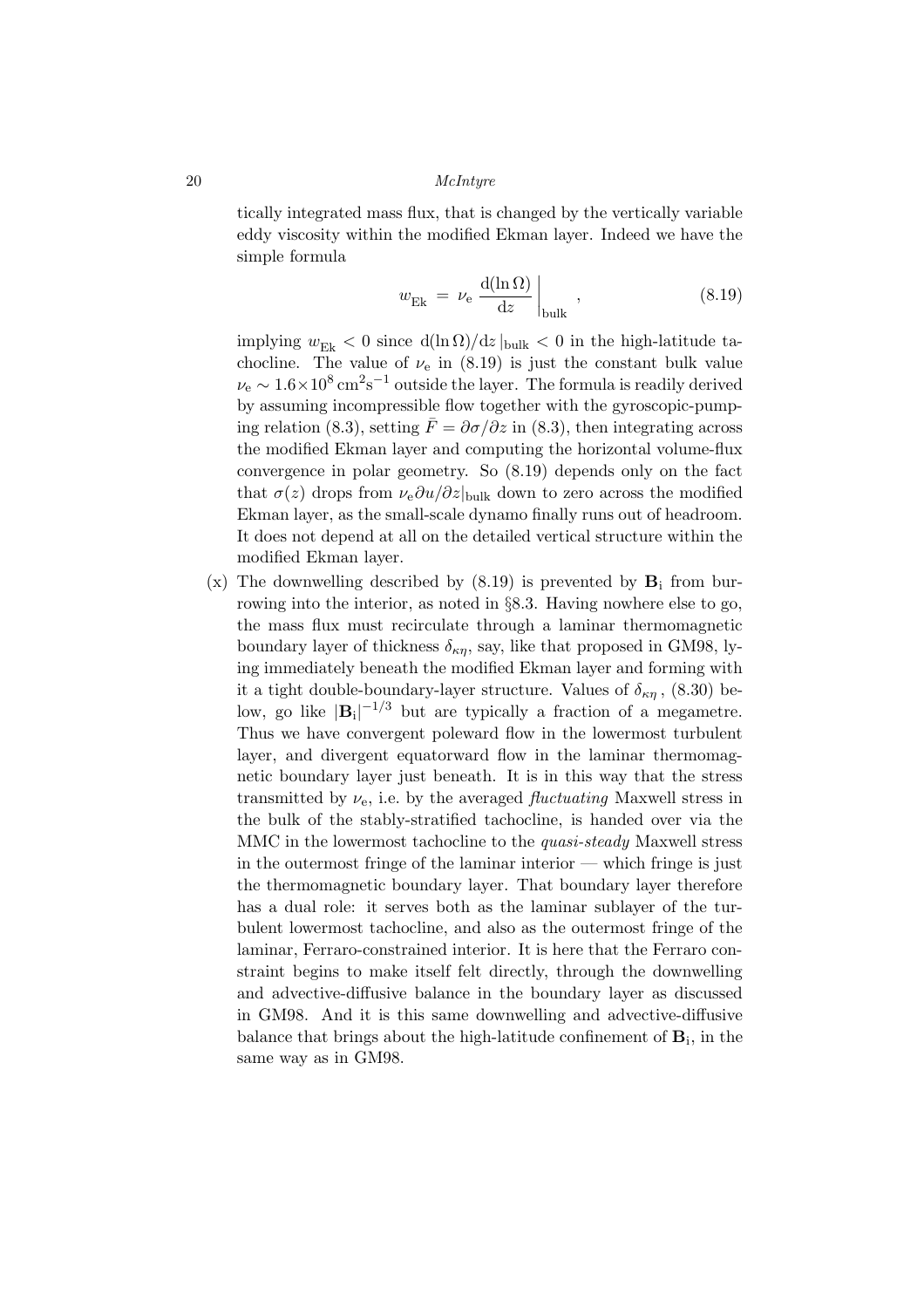The order-of-magnitude relations on which the foregoing statements are based are now summarized. The relations are equivalent to those in S02 except that I revert to formal slab-model thinking and use  $\ell \sim 10^2$  Mm as the latitudinal scale instead of the tachocline radius  $r$  used in S02; the scale  $\ell$  roughly corresponds to what GM98 called  $r/L$ . As in S02 I also ignore factors like  $2 \cos \theta$  in front of  $\Omega$ , where  $\theta$  is colatitude, and factors like  $\pi$ .

The formal assumption of a single latitudinal scale  $\ell$  may not be as bad as it sounds, despite the importance of the real polar geometry for the pattern of mass transport in the MMC, as noted in point (ix) above. The Tayler instability, as such, has a large horizontal reach because of its kink or tippingtype kinematics dominated by azimuthal wavenumber  $m = 1$ . It is certainly able to reach across the pole — one might say more aptly "slide across the pole", as suggested in Figure 1 of S99 — and will probably do so even though the mean shear defined by azimuthal averaging must, technically speaking, vanish at the pole. The instability is a physical process with no respect for coordinate singularities. Indeed, it tends to use as much horizontal space as is available to it, and S02's estimates assume that it does so. As in GM98, the scale  $\ell$  is meant to be no more than a rough way of characterizing the magnitudes of horizontal derivatives constrained by the available horizontal space.

Let  $\eta$  be the microscopic magnetic (ohmic) diffusivity and  $\Omega_A$  the typical toroidal field strength produced by the small-scale dynamo within the tachocline, measured as angular Alfvén speed, i.e. as the number of radians of longitude per unit time travelled by the phase of an Alfvén wave. We assume that the microscopic diffusivities satisfy

$$
\kappa \gg \eta \gg \nu \,, \tag{8.20}
$$

consistent with typical numerical orders of magnitude  $\kappa \sim 1.4 \times 10^7 \text{ cm}^2 \text{s}^{-1}$ ,  $\eta \sim 4 \times 10^2 \,\mathrm{cm}^2 \mathrm{s}^{-1}, \nu \sim 3 \times 10^1 \,\mathrm{cm}^2 \mathrm{s}^{-1}$  near the top of the tachocline, at 0.7 $R_{\odot}$  and  $\kappa \sim 1 \times 10^7 \,\mathrm{cm}^2 \mathrm{s}^{-1}$  and  $\eta \sim 3 \times 10^2 \,\mathrm{cm}^2 \mathrm{s}^{-1}$  at 0.62 $R_{\odot}$  (Chapter 1, Table 1.1ff.). Following S99 and S02 we assume

$$
N \gg \Omega \gg \Omega_{\rm A} \,, \tag{8.21}
$$

the first of which is well satisfied with thermal buoyancy frequency  $N \sim$  $10^{-3} \text{ s}^{-1}$ , and  $\Omega \sim 3 \times 10^{-6} \text{ s}^{-1}$ . The second is also well satisfied because, defining the dimensionless thermal diffusivity and Prandtl–Rossby ratio by

$$
K = \kappa/N\ell^2 \sim 10^{-10} , \qquad P = \Omega/N \sim 3 \times 10^{-3} , \tag{8.22}
$$

with  $\kappa = 1 \times 10^7 \,\mathrm{cm}^2 \mathrm{s}^{-1}$  and  $\ell = 10^2 \,\mathrm{Mm} = 10^{10} \,\mathrm{cm}$ , we have from S02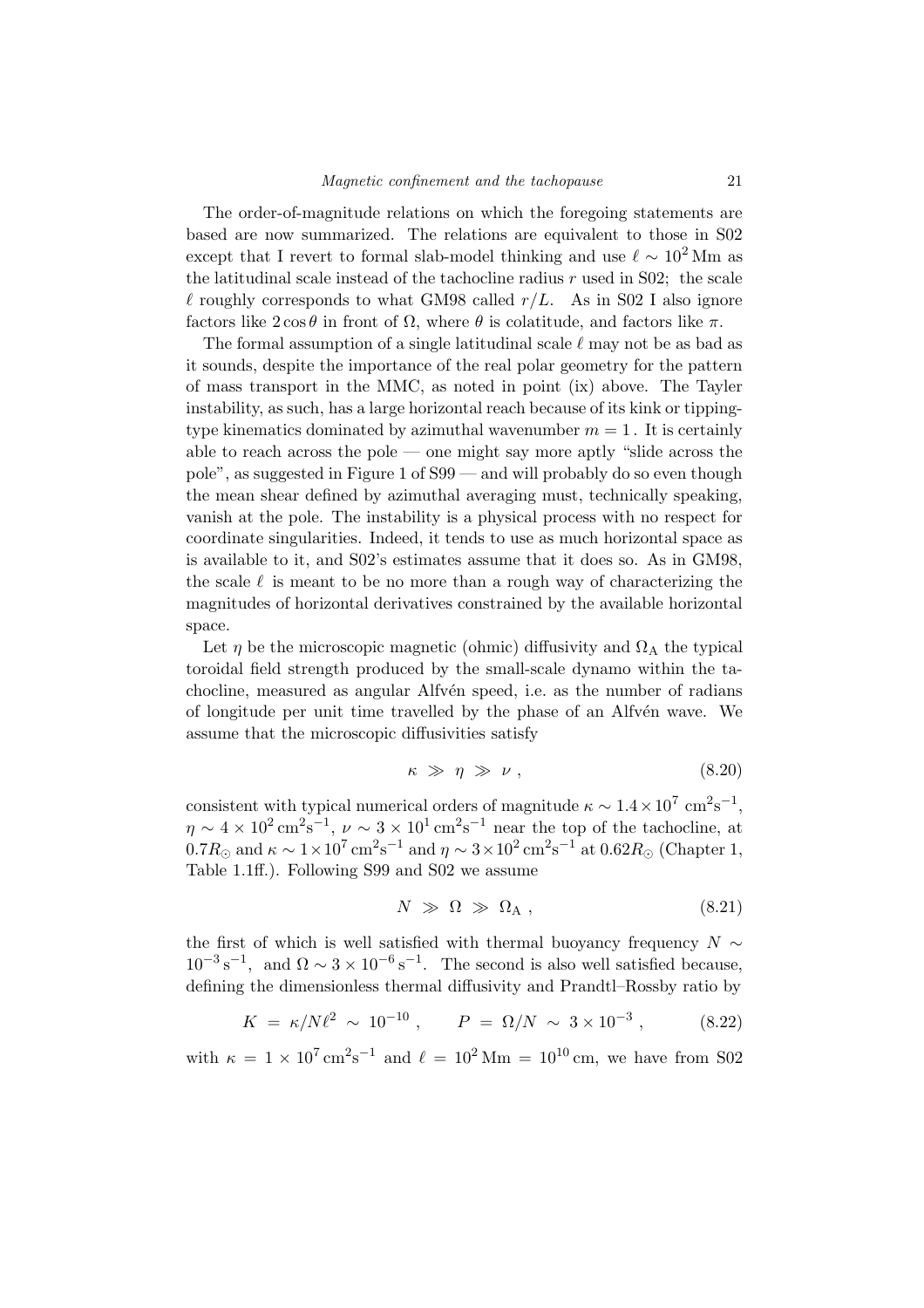equation (19)† that

$$
\Omega_{\rm A}/\Omega = q^{1/2} (KP)^{1/8} \ll 1 , \qquad (8.23)
$$

since the dimensionless shear  $q \leq 1$  even with extreme assumptions, as will emerge shortly. Now a slight rearrangement of equations (10) and (32) of S02 produces†

$$
\nu_{\rm e} = \ell^2 \Omega (KP)^{1/2} = \Omega \delta_{\kappa}^2 \sim 1.6 \times 10^8 \,\rm cm^2 s^{-1}; \tag{8.24}
$$

where

$$
\delta_{\kappa} = \ell (KP)^{1/4} \sim 0.7 \times 10^{-1} \,\mathrm{Mm} \,. \tag{8.25}
$$

The second formula for  $\nu_e$  in (8.24) shows at once why the lowermost turbulent layer of thickness  $\sim \delta_{\kappa}$  will have the characteristics of an Ekman layer, point (vii) above, since not only is  $\delta_{\kappa}$  independent of q, the "coincidence" mentioned in point (ii) above, but also, by a further coincidence,  $\delta_{\kappa}$  is the same as the Ekman thickness scale  $(\nu_e/\Omega)^{1/2}$ .

The dimensionless shear threshold or critical shear for the small-scale dynamo to operate is, from S02 (27),

$$
q_{\rm crit} = K^{1/4} P^{-7/4} (\eta/\kappa) \sim 2.5 \times 10^{-3} \tag{8.26}
$$

at  $0.62R_{\odot}$ . Reading  $\Omega$  values from the horizontal contours in Figure 3.7 of Chapter 3, we see that  $\Omega$  goes from about 390 to 430 nHz, corresponding to a fractional change

$$
\alpha = (430 - 390)/410 = 1 \times 10^{-1}
$$
\n(8.27)

from which we may derive a nominal  $q$  value, with the conservative choice  $\Delta = 65$  Mm,

$$
q = \alpha \ell / \Delta \sim 1.5 \times 10^{-1} . \tag{8.28}
$$

Even with such a large  $\Delta$  this nominal shear is nearly two orders of magnitude greater than  $q_{\text{crit}}$ . However, as already noted, the stress and therefore

 $\dagger$  As long as the small-scale dynamo's toroidal magnetic field is expressed as the Alfvén angular velocity  $\Omega_A$ , the spherical and cylindrical radii, as such, do not enter any of the formulae being quoted from S02. The significance of the symbol  $r$  in S02 is always that of the available latitudinal lengthscale. That is why the formulae are written here using  $\ell$  in place of r.

<sup>†</sup> All these expressions depend on S99 Equation (49) after correcting a typographic error: the last occurrence of N should be  $\Omega$ ; see Equation (A29) of S99 and footnote on p 927 of S02. We may note also that the statement on S99 page 194b that "rotation does not by itself remove the instability" is made in the wrong context, that of zero diffusivities. The statement is correct for the real-world *diffusive* problems of interest here, but incorrect for a diffusionless problem. This latter point is illustrated by Equation (10.15) in Chapter 10, which is for the kink or tipping mode, azimuthal wavenumber  $m = 1$ , of a diffusionless Tayler instability in the case of solid background kinetic rotation  $\Omega$  and Alfvénic rotation  $\Omega_A$ . In that diffusionless case,  $\Omega \geqslant \Omega_A$  implies stability.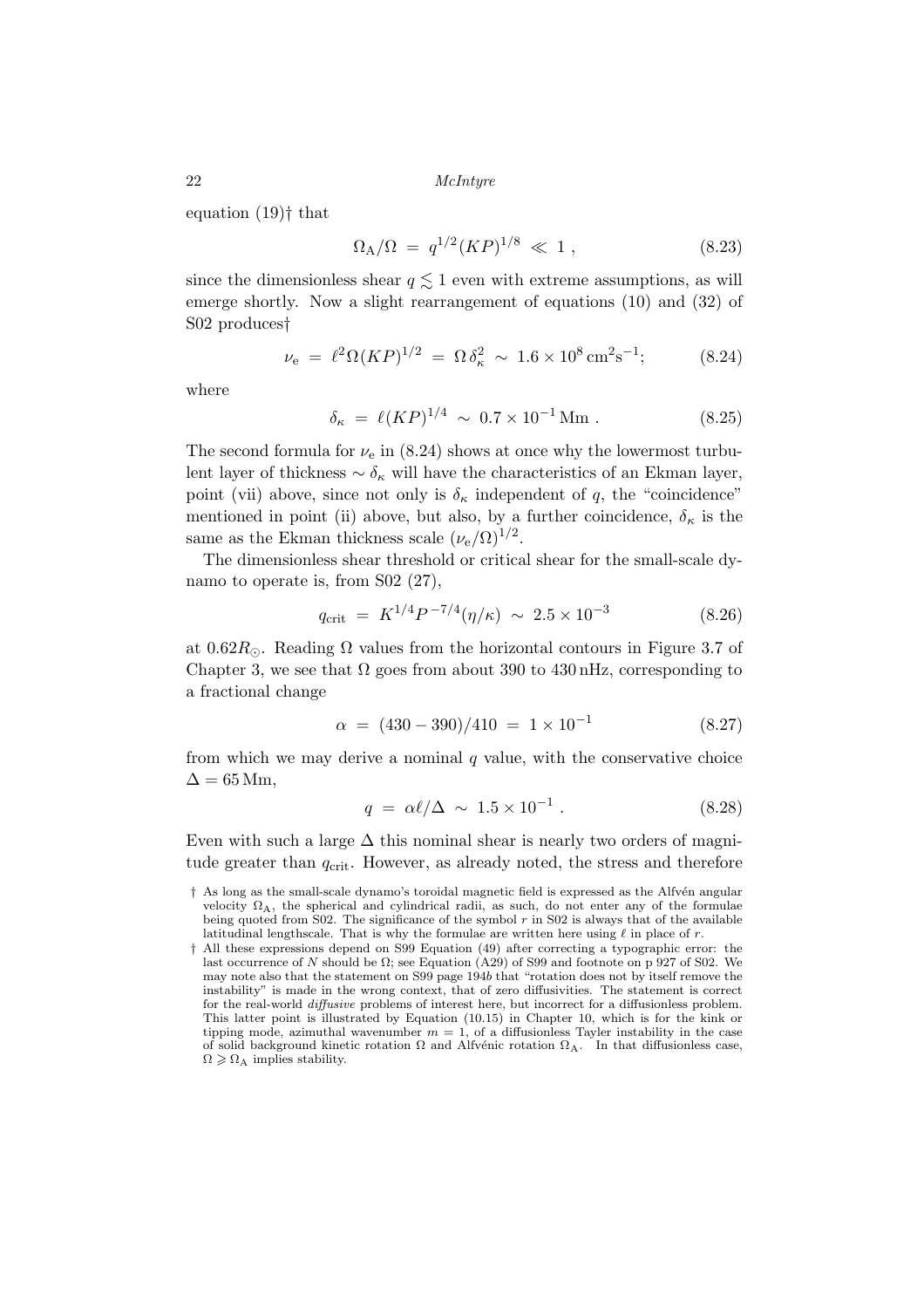the actual shear, in the bulk of the stably-stratified tachocline, is tightly linked by  $(8.19)$  to the downwelling velocity  $w_{\text{E}_k}$ , which must equal the downwelling velocity  $w_{\kappa\eta}$  that can be accepted by the thermomagnetic boundary layer. That is why the actual shear, in the stably-stratified tachocline, is likely to be far smaller than the nominal shear just computed — though still dynamically significant, sharply distinguishing the tachocline from the interior — and why a tachocline  $65 \text{ Mm}$  deep could be consistent with the high-latitude  $\Omega$  contours in Figure 3.7 of Chapter 3, despite appearances.

We assume that GM98's estimate of  $w_{\kappa\eta}$  is correct in order of magnitude:

$$
|w_{\kappa\eta}| \sim \eta/\delta_{\kappa\eta} \propto |\mathbf{B}_{\rm i}|^{1/3} \propto V_{\rm Ai}^{1/3} \,, \tag{8.29}
$$

where  $V_{\rm Ai}$  is the interior Alfvén speed corresponding to  $|\mathbf{B}_{\rm i}|$ , about  $0.4 \text{ cm s}^{-1}$ per gauss near  $0.62 R_{\odot}$ , with density  $\rho \sim 0.42 \, \mathrm{g \, cm^{-3}}$ , and where the boundarylayer thickness scale is

$$
\delta_{\kappa\eta} = K^{1/3} \left(\frac{\eta}{\kappa}\right)^{1/6} \left(\frac{\Omega \ell}{V_{\text{Ai}}}\right)^{1/3} \ell \;, \quad \propto \; (\kappa \eta)^{1/6} \; . \tag{8.30}
$$

Equating  $w_{\text{Ek}}$  to  $w_{\kappa\eta}$  and using (8.17) and (8.19), with  $\partial u/\partial z \sim \ell \partial \Omega/\partial z$ , we have

$$
q \sim \ell \left. \frac{d(\ln \Omega)}{dz} \right|_{\text{bulk}} = \ell \frac{w_{\text{Ek}}}{\nu_{\text{e}}} \sim K^{-1/3} \left( \frac{\eta}{\nu_{\text{e}}} \right) \left( \frac{\kappa}{\eta} \right)^{1/6} \left( \frac{V_{\text{Ai}}}{\Omega \ell} \right)^{1/3}, \quad (8.31)
$$

equivalently

$$
V_{\rm Ai} \sim \Omega \ell q^3 K \left(\frac{\nu_{\rm e}}{\eta}\right)^3 \left(\frac{\eta}{\kappa}\right)^{1/2} . \tag{8.32}
$$

For an extreme value  $|q| \sim 1$  this would imply an impossibly large  $|\mathbf{B}_i|$  of the order of thousands of megagauss, again suggesting that  $|q| \ll 1$  and further supporting our earlier assumption (8.23). It should be cautioned, however, that GM98's scaling relation (8.29) has yet to be verified by a full analysis of the boundary-layer structure, and indeed  $\delta_{\kappa\eta}$  and therefore (8.31)–(8.32) might well change at high  $|\mathbf{B}_i|$  values, because Maxwell stresses then modify the meridional momentum balance assumed in GM98 (P. Garaud in Chapter 7). For  $|q| = q_{\rm crit}$  we have a more reasonable value  $V_{\rm Ai} = V_{\rm Ai(crit)}$ , say, corresponding to  $|\mathbf{B}_i| \sim 10^2 \text{G}$ . This follows from (8.24), (8.26) and (8.32):

$$
V_{\text{Ai(crit)}} = \Omega^4 \ell^7 K^{13/4} P^{-15/4} \eta^{1/2} \kappa^{-7/2}
$$
  
=  $\Omega \ell K^{1/4} P^{-3/4} (\eta/\kappa)^{1/2} \sim 0.4 \times 10^2 \text{ cm s}^{-1} ,$  (8.33)

implying in turn that  $\delta_{\kappa\eta} \sim 0.7 \times 10^{-1}$  Mm and that  $w_{\kappa\eta} = w_{E\mathbf{k}} \sim 4 \times 10^{-1}$  $10^{-5}$  cm s<sup>-1</sup>. This magnitude  $V_{\text{Ai(crit)}} \sim 0.4 \times 10^2$  cm s<sup>-1</sup> or  $|\mathbf{B}_i| \sim 10^2$  G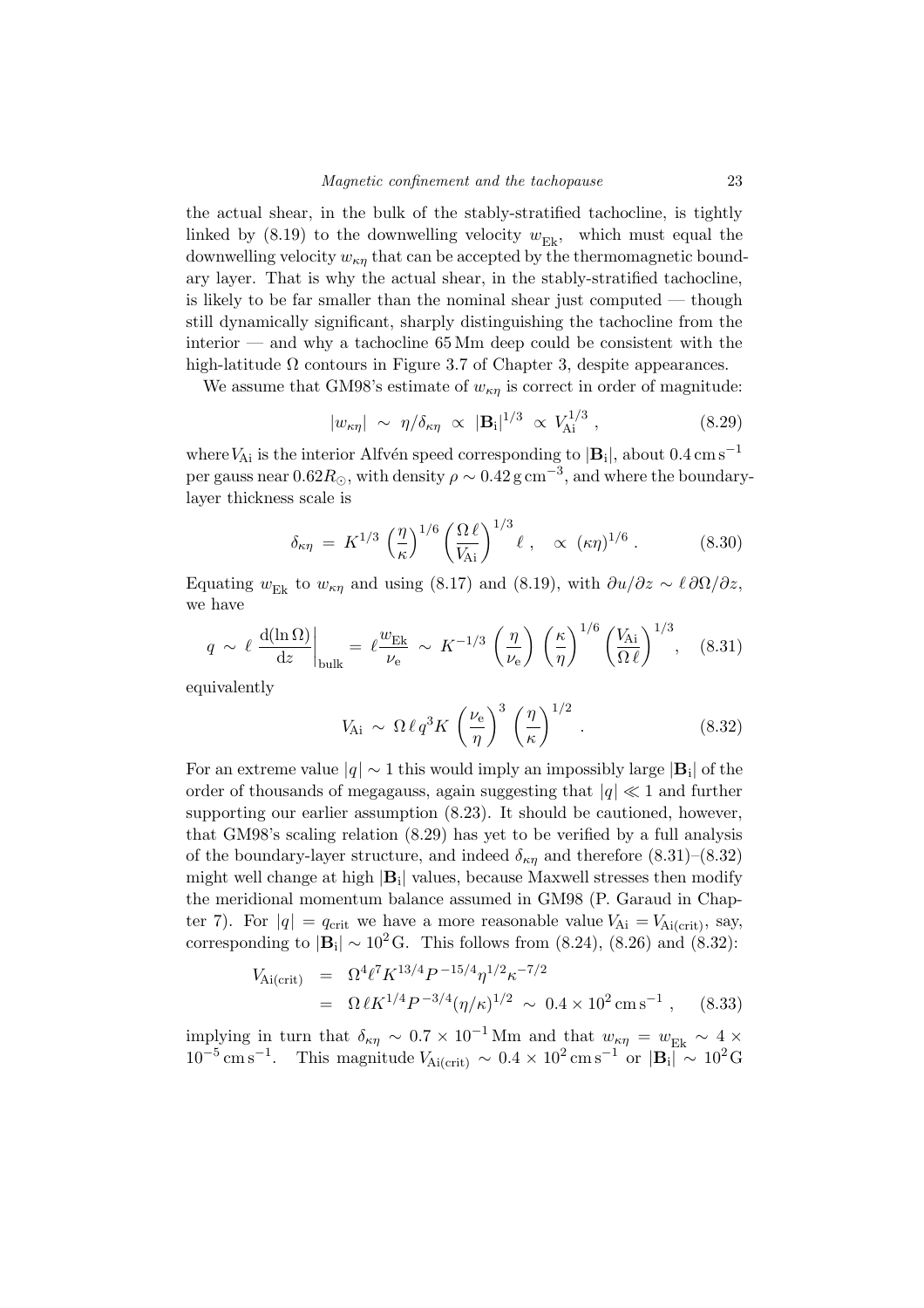

Fig. 8.1. Solutions of (8.18), (8.34) regarded as an idealized model of the lower portion of the modified Ekman layer where the eddy viscosity  $\propto z^2$ . Somewhat arbitrarily, this lower portion is assumed to occupy a layer of thickness  $\delta_{\kappa}$ , in dimensionless coordinates  $0 \leq z \leq 1$ . Again somewhat arbitrarily, the eddy viscosity in (8.18) is taken to have reached the value  $\frac{1}{2}\nu_{e\infty}$  at  $z=1$ , i.e. half the asymptotic value  $\nu_{e\infty} \sim 1.6 \times 10^8 \,\mathrm{cm}^2\mathrm{s}^{-1}$  in the bulk of the stably-stratified tachocline above. The solutions finite at  $z = 0$  are then  $(u, v) = (\text{Re}, \text{Im}) e^{3i\pi/4} z^a$ and  $(\sigma, \tau) = z^2 \partial(u, v) / \partial z = (\text{Re}, \text{Im}) a e^{3i\pi/4} z^{a+1}$ , in dimensionless units, where  $a = \frac{1}{2} \{-1 + \sqrt{(1 + 16i)}\} = 0.9591 + 1.3707i.$  In fact there is a 1-parameter family of solutions with  $a = \frac{1}{2} \{-1 + \sqrt{(1 + 4iC)}\}$ , where  $C = 4z_{1/2}^2$  with  $z_{1/2}$ the dimensionless altitude at which the eddy viscosity reaches the value  $\frac{1}{2}\nu_{e\infty}$ . Such solutions cannot describe the upper portion of the layer where the viscosity profile approaches its asymptotic value  $\nu_{e\infty}$ , nor can they correctly describe the fine details near the bottom of the real modified Ekman layer where it interfaces with the thermomagnetic boundary layer. This is because the dynamo runs out of headroom somewhere *above*  $z = 0$ , depending on  $|\mathbf{B}_i|$  values. The saving grace, however, is that the mass-flux relation (8.19) depends only on  $\sigma$  going to zero somehow, and not on the detailed vertical structure.

represents the critical order of magnitude of  $B_i$  above which the stably stratified, high-latitude tachocline can continuously sustain small-scale dynamo action and below which the dynamo action would have to be intermittent, point (iv) above.

A curious aspect of the scaling (8.33) is the implication that  $V_{\text{Ai(crit)}} =$  $\ell \Omega_A$  at threshold. One may see this by substituting (8.26) into (8.23). Therefore the critical magnitude of  $B_i$  — whose most important component for this purpose is the *poloidal* component, as explained in GM98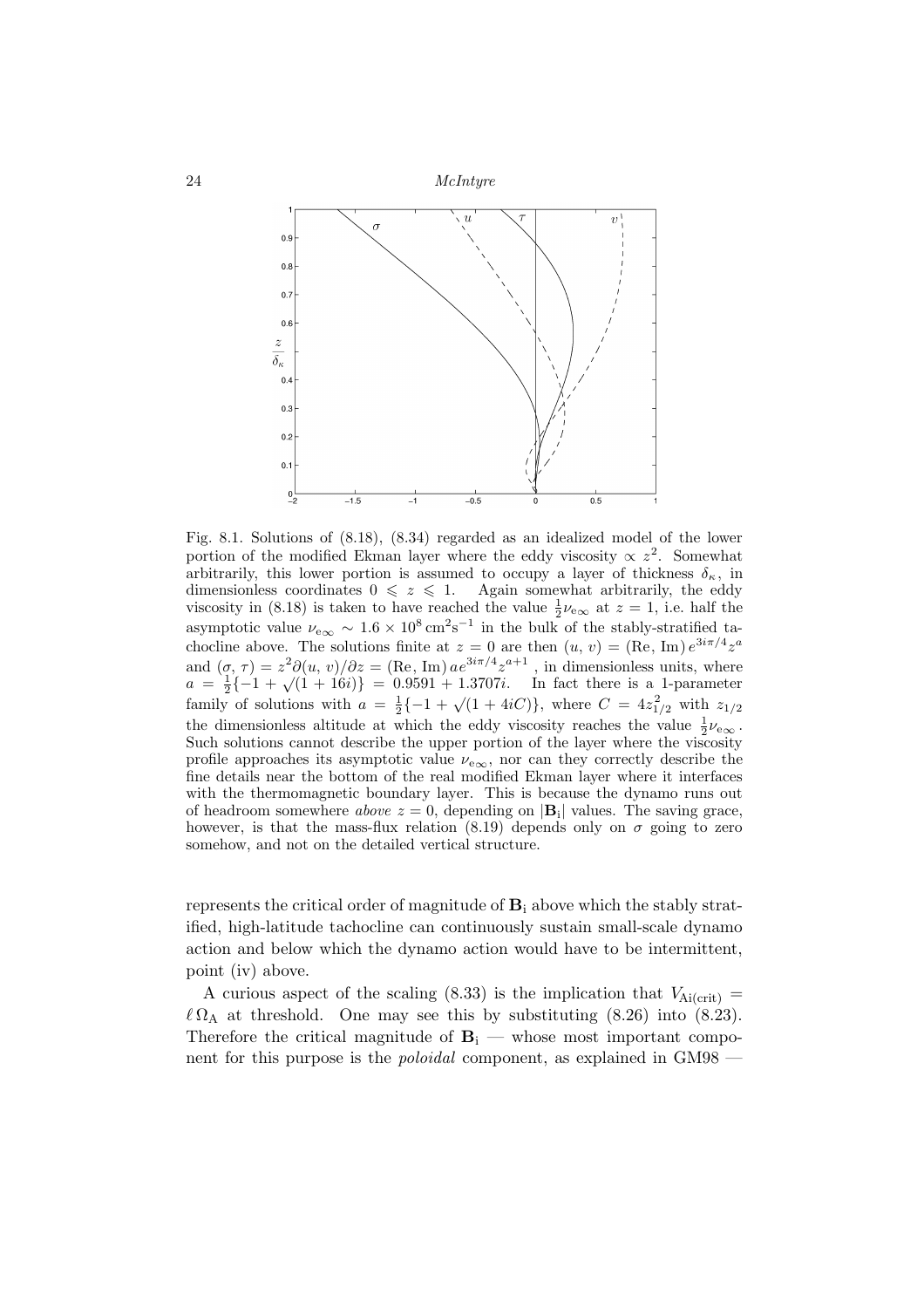coincides with the order of magnitude of the Tayler-unstable eddy toroidal field of the small-scale dynamo. Furthermore, we see from (8.30) and (8.33) that  $V_{\rm Ai} = V_{\rm Ai(crit)}$  implies  $\delta_{\kappa\eta} \sim \delta_{\kappa}$ . It seems that, just above threshold, the scaling for the small-scale dynamo eddies is the same as GM98's scaling for the thermomagnetic boundary layer. This is perhaps not unreasonable since both structures have shallow aspect ratios  $\delta_{\kappa}/\ell$ ,  $\delta_{\kappa\eta}/\ell$  and both, at threshold, feel not only a strong Coriolis effect but also the magnetic as well as the thermal diffusivity. We may also note from S02 (3) that, under these threshold conditions, the eddy timescale for the small-scale dynamo, i.e. the growth time for the Tayler instability, is  $\Omega/\Omega_A^2 \sim 10^4$ y — fast from some viewpoints and slow from others.

A full analysis of the double-boundary-layer structure is beyond our scope here, and awaits further investigation. However, in the lower portion of the modified Ekman layer, where we are provisionally supposing that the eddy viscosity falls off like  $z^2$  as the small-scale dynamo runs out of headroom, points (vii) and (viii) above, the Ekman-layer equations have complex powerlaw solutions that give some idea of the structure. Figure 8.1 shows some possible profiles of  $\sigma$ ,  $u$ ,  $\tau$  and  $v$ . These satisfy (8.18) with  $\nu_e \propto z^2$  together with the standard Ekman-layer equations

$$
-2\Omega v = \partial \sigma/\partial z, \qquad 2\Omega u = \partial \tau/\partial z; \qquad (8.34)
$$

see caption for further details. The profiles give what seems to be a qualitatively reasonable description of the lower portion of the modified Ekman layer, showing how the shears can stay finite and the stresses go to zero as  $z \rightarrow 0$ . There is another set of complex power-law solutions, rejected as unphysical, for which the shears and stresses go to infinity as  $z \to 0$ .

In the upper portion of the layer, not shown, where the power-law solutions cease to apply, as the eddy-viscosity profile departs from its  $z^2$  dependence and begins to approach its asymptotic value  $\nu_{e\infty} \sim 1.6 \times 10^8 \,\text{cm}^2 \text{s}^{-1}$  in the bulk of the stably-stratified tachocline above, we can imagine the profiles being smoothly continued upward with  $\tau$  and v making an oscillatory approach to zero in the usual manner of Ekman profiles. The azimuthal stress σ must continue toward its asymptotic negative value  $\nu_{e\infty} \partial u/\partial z|_{\text{bulk}}$ , and the azimuthal shear  $\partial u/\partial z$  toward a corresponding negative value, smaller in magnitude than in the portion of the u profile visible in Figure 8.1, point (vii) above. Again one expects an oscillatory approach toward these asymptotes. A consistent description of the upward continuation requires the second of (8.34) to be replaced by an equation corresponding to a steady, variableviscosity version of (8.2c) with a small but significant thermal-wind term, as already hinted by the scaling relation  $\delta_{\kappa\eta} \sim \delta_{\kappa}$ . That is a further sense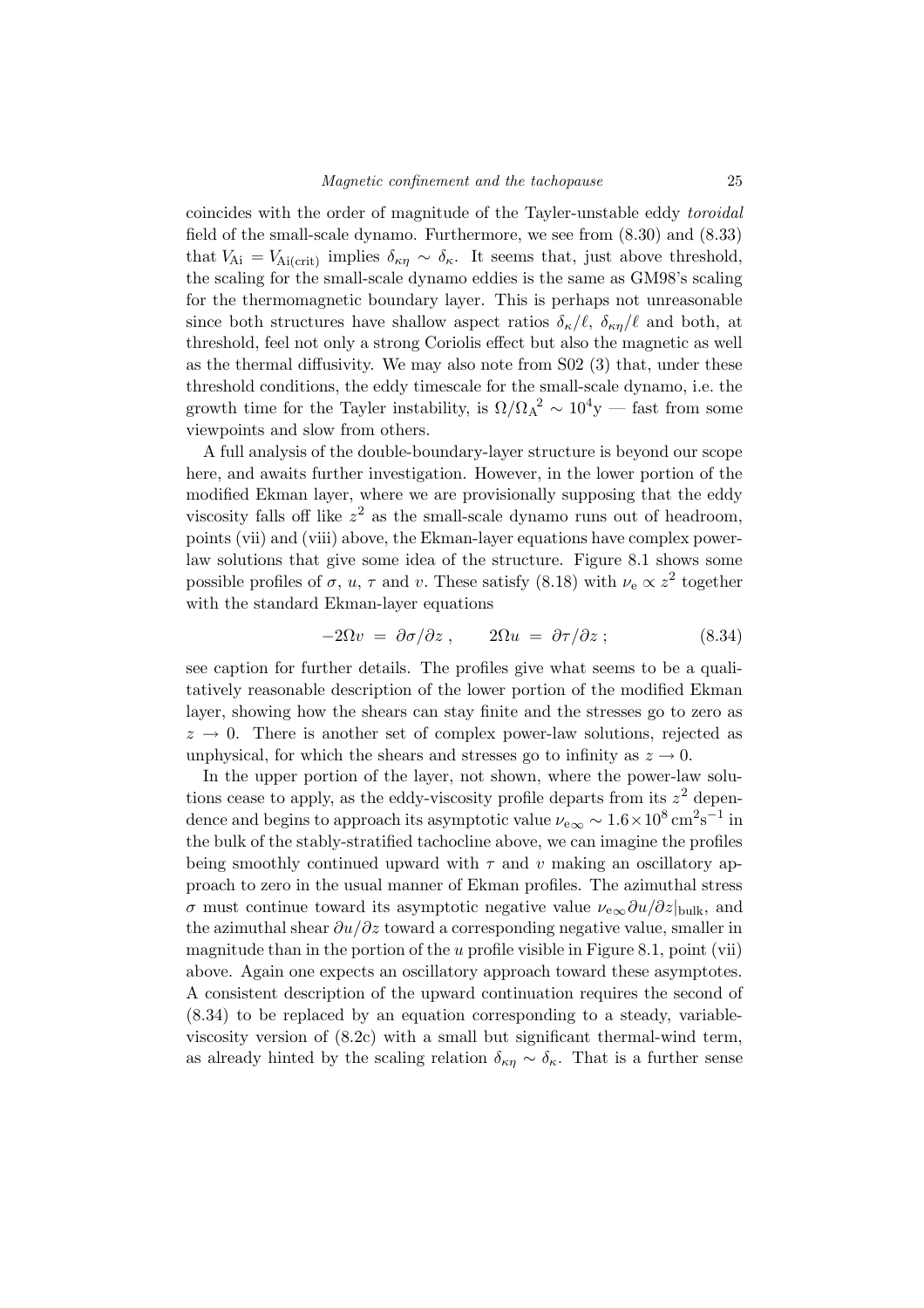in which the Ekman layer is 'modified'. The  $v$  profile and its upward continuation describe, of course, the gyroscopically-pumped poleward flow.

The issue of tachocline ventilation turns out to involve subtleties that depend on the effects of compositional stratification  $N_{\mu}$ . So we discuss the latter first.

# 8.5 The effects of compositional stratification  $N_\mu$

As already emphasized, the helium settling layer just beneath the tachocline owes its existence to the suppression of global-scale HSZ burrowing by the interior field B<sup>i</sup> . Once the settling layer has formed, the vertical gradient of mean molecular weight  $\mu$  adds a contribution

$$
N_{\mu}^{2} = -g \,\partial \ln \mu / \partial z \tag{8.35}
$$

to the buoyancy frequency squared that is a significant fraction of the typical thermal value  $N^2 \sim 10^{-6} \text{ s}^{-2}$ . For instance, a standard solar model (Figure 3.4 of Chapter 3) gives a fractional contrast  $d \ln \mu = 0.014$  across the settling layer and a corresponding reduced gravity  $g' = 0.014g \sim 0.9 \times$  $10^3 \text{ cm s}^{-2}$ . Measuring the slope shown in the inset to Figure 3.4a, one gets  $\partial/\partial z \sim (0.05 R_{\odot})^{-1} \sim (35 \,\mathrm{Mm})^{-1}$ ; so  $N_{\mu}^{2} \sim g'/0.05 R_{\odot} \sim 0.25 \times 10^{-6} \,\mathrm{s}^{-2}$ , or  $N_{\mu} \sim 0.5 \times 10^{-3} \text{ s}^{-1}$ . However, neither  $d \ln \mu$  nor  $N_{\mu}^2$  can really be said to be known precisely, because as discussed in Chapter 3 the helioseismic evidence is undergoing revision, though still generally supporting the existence of the settling layer. It is possible that the real settling layer may be somewhat deepened, with  $\partial/\partial z$  perhaps more like  $(100 \text{ Mm})^{-1}$ , by the weak and highly sporadic interior turbulent mixing discussed in §8.3. Furthermore, the overall  $\mu$  contrast across the layer could be somewhat bigger than indicated by the number  $d \ln \mu = 0.014$ , if the same weak mixing were even slightly effective in bringing up helium-rich gas from the core, on the gigayear timescale. Fortunately, however, the following arguments depend only on very rough orders of magnitude for  $d\ln\mu$  and  $N_{\mu}^2$ .

The main issue is whether HSZ burrowing can penetrate the interior near the polar weak spots in  $B_i$ , as speculated in GM98. These are the zero points or "hairy-sphere defects" of the vector field formed by the horizontal projection of  $B_i$ . If such burrowing were possible, then it could create "polar pits" or "cauldrons", in which lithium could be burned even if  $\Delta$ were less than 65 Mm. The most favourable conditions for such burrowing would be that  $|\mathbf{B}_i|$  is altogether negligible near the poles. We ask whether, in that most favourable case, the burrowing could locally penetrate the helium settling layer in those neighbourhoods. It will appear that the answer is a clear "no".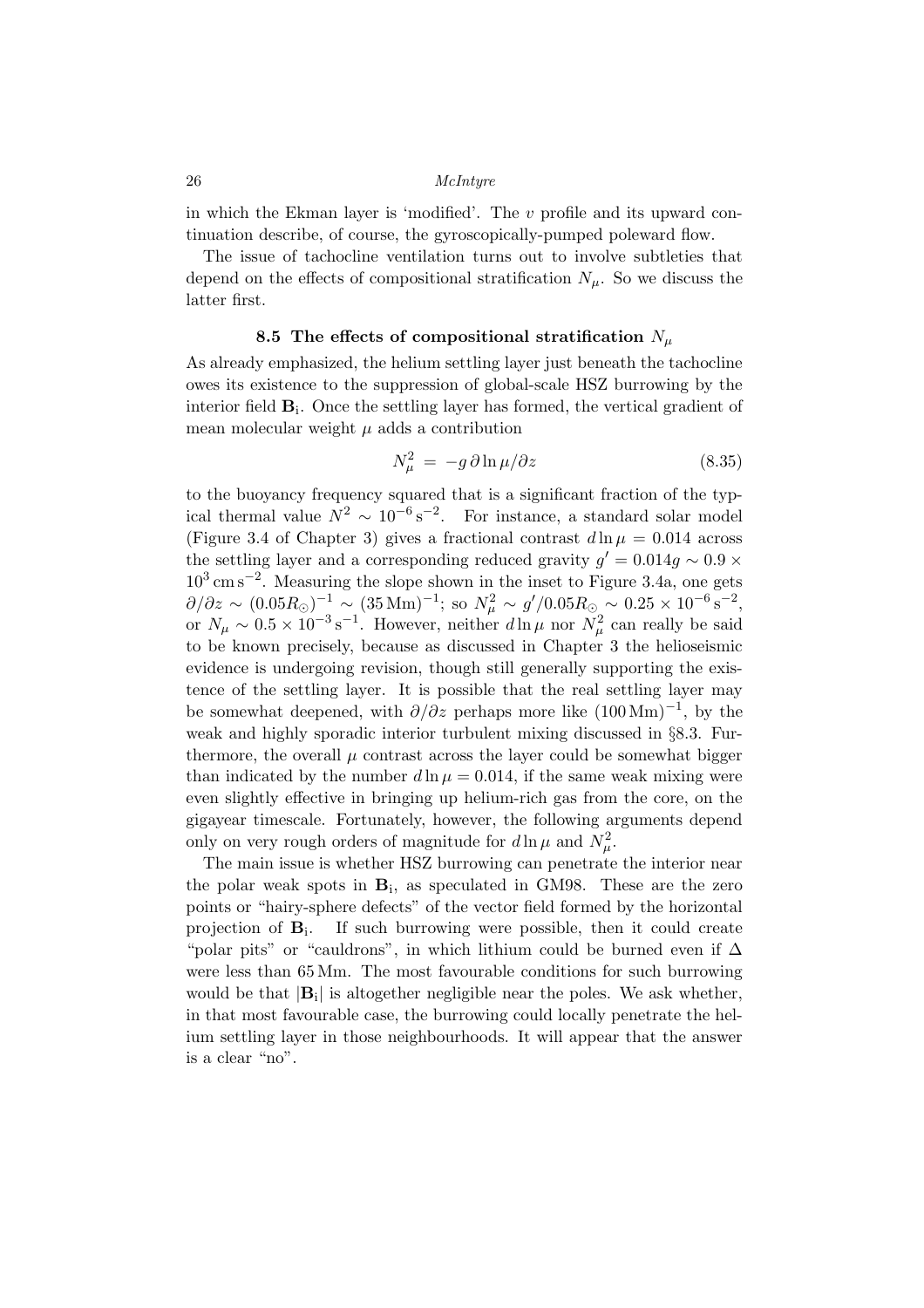The nonmagnetic slab model of §8.2 is sufficient to reveal the essential effects, which turn out to be insensitive to the choice of horizontal scale  $\ell$ . The only changes needed are to replace the thermal buoyancy acceleration  $\vartheta$ by the total buoyancy acceleration  $\vartheta + \vartheta_{\mu}$  in (8.2c), and to append an equation for the compositional buoyancy acceleration  $\vartheta_{\mu}$ . In the latter equation we may safely neglect all diffusive effects, which are tiny.† By analogy with the thermal buoyancy acceleration we define  $\vartheta_{\mu}$  as g times the fractional departure of  $\mu$  from its background stratification, so that the equation for  $\vartheta_{\mu}$  is  $\partial \vartheta$ 

$$
\frac{\partial \vartheta_{\mu}}{\partial t} + N_{\mu}^{2} w = 0 , \qquad (8.36)
$$

in which we idealize by taking  $N_{\mu} = \text{constant}$ . Simplifying (8.2c) as before, we have the appropriate form of the thermal-wind equation,

$$
2\Omega \frac{\partial u}{\partial z} + \frac{\partial (\vartheta + \vartheta_{\mu})}{\partial y} = 0 , \qquad (8.37)
$$

and readily find that (8.15) is replaced by

$$
\left\{ \left( \frac{\partial}{\partial t} - \kappa_{\mu} \frac{\partial^2}{\partial z^2} \right) \frac{\partial^2}{\partial y^2} - \frac{4\Omega^2 \kappa}{N^2} \frac{\partial^4}{\partial z^4} \right\} \frac{\partial u}{\partial t} = \left( \frac{\partial}{\partial t} - \kappa_{\mu} \frac{\partial^2}{\partial z^2} \right) \frac{\partial^2 \bar{F}}{\partial y^2} \tag{8.38}
$$

where  $\kappa_{\mu} = \kappa N_{\mu}^2/N^2$ . The microscopic viscosity  $\nu$  has been neglected, since it is nearly as small as the helium self-diffusivity,  $\chi \sim 10^{1} \text{ cm}^{2} \text{s}^{-1}$ , which has already been neglected in (8.36).

Now the key point is that (8.38) is an equation for  $\partial u/\partial t$  and not for u. The  $\partial/\partial t$  is a crucial and essential feature, coming from the need to eliminate  $\vartheta_\mu$  between (8.36) and (8.37). By contrast,  $\vartheta$  is eliminated as in the derivation of (8.15), via (8.2d) with its  $\partial/\partial t$  neglected. That is appropriate because of the enormous magnitude of  $\kappa \sim 10^7 \,\mathrm{cm}^2 \mathrm{s}^{-1}$  relative to  $\chi$ .

With a relatively small horizontal scale  $\ell$  — as before, we consider slabmodel solutions sinusoidal in  $y/\ell$  — one might think at first that the new quasi-diffusive term in  $\kappa_{\mu}$  signals the possibility of burrowing straight down into the helium settling layer. But appearances are deceptive here.

Consider a thought-experiment in which the forcing is switched on at time zero. The time-dependent solutions of (8.38) below the forcing layer, righthand side zero, describe burrowing that commences in just the same way as with the Spiegel–Zahn equation  $(8.15)$ . The hyperdiffusive term dominates the new quasi-diffusive term in the earliest stages, in which the vertical scale increases from zero. As the disturbance penetrates more deeply, however, the quasi-diffusive term comes into balance with the hyperdiffusive term.

<sup>†</sup> For instance  $\chi \sim 10^{1}$  cm<sup>2</sup>s<sup>-1</sup>, where  $\chi$  is the self-diffusivity of helium anomalies in the appropriate hydrogen–helium mixture (Chapter 1, Table 1.1).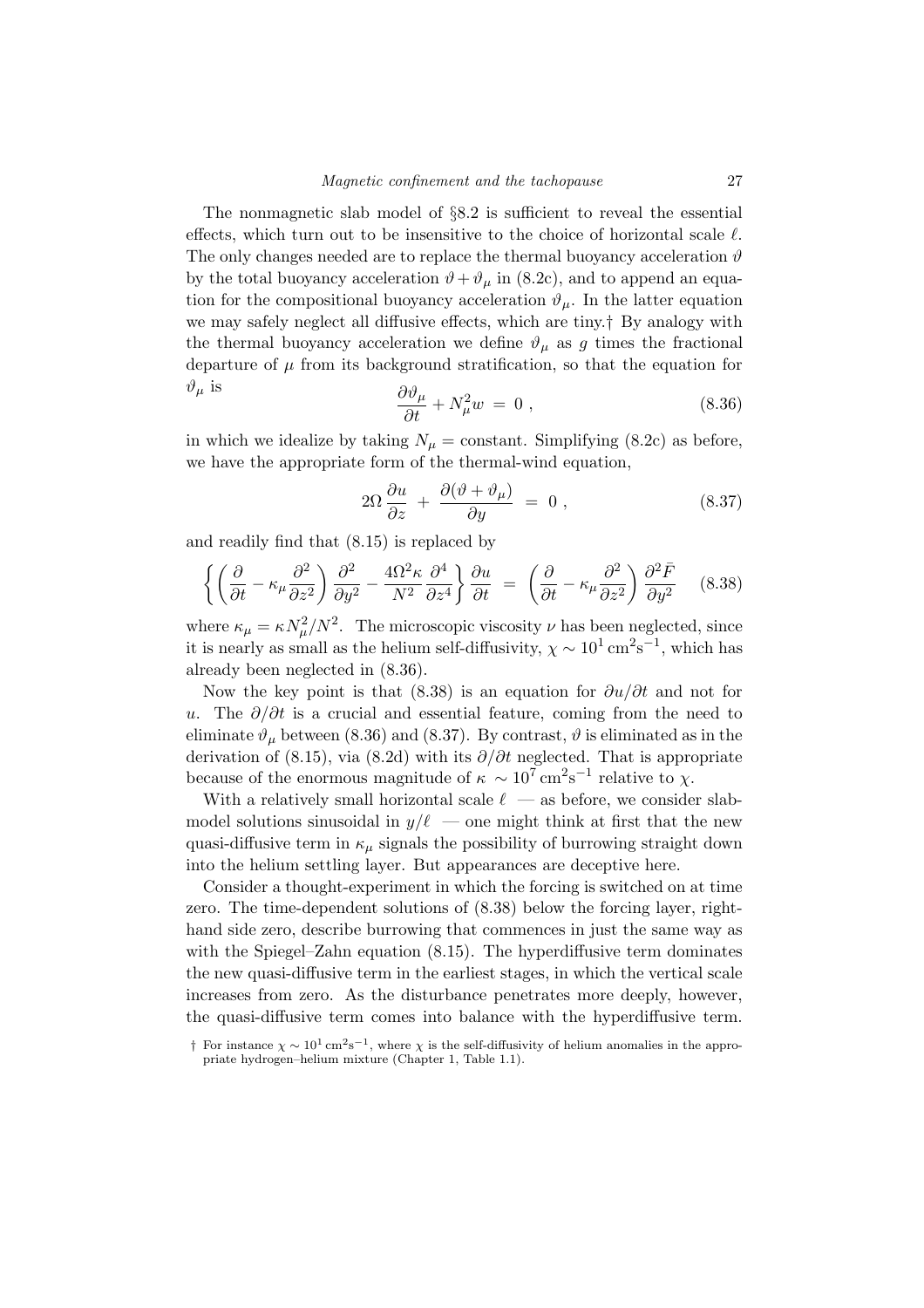Thus  $\partial u/\partial t$  reaches a steady state with vertical structure  $\exp(z/h)$  where the vertical scale h is given by  $h = (2\Omega l/N)(\kappa/\kappa_\mu)^{1/2} = 2\Omega l/N_\mu$ . This is just the (nondiffusive) Rossby height belonging to the horizontal scale  $\ell$ , and the response, from then onward, is nothing but the well-known Eliassen response to gyroscopic pumping in a nondiffusive stratified fluid. Its most important feature, for our purposes, is that  $\partial u/\partial t$  and  $\partial \vartheta_{\mu}/\partial t$  are steady, not u and  $\vartheta_\mu$ . The other variables  $\vartheta$ , v and w are all steady. The response consists of perpetual spindown, with u and  $\vartheta_\mu$  asymptotically proportional to t.

This means, of course, that the response is self-limiting, in one of two possible ways. The first way is for the spindown to continue — with the  $u$ and  $\vartheta_u$  terms in(8.37) asymptotically proportional to  $t$  — until the compositional stratification surfaces are overturned and the stratification is wiped out. That is what would have taken place on a global scale, preventing the helium settling layer from forming at all, had there been no  $B_i$  and no Ferraro constraint. Such a response is a nonlinear response, outside the scope of our linearized equations.

The second way, which is the one relevant here, is well within the scope of the equations. If, as here, the gyroscopic pumping is ultimately due to the convection zone's propensity to rotate differentially, then there is a saturation value beyond which the spindown cannot proceed, having taken up all the available differential rotation and thus killed off the gyroscopic pumping. We may say that the underlying layers are fully spun down. Just what the final saturation value might be is difficult to say, but one may reasonably suppose that spindown cannot proceed beyond limits governed by the value of  $\alpha$  in (8.27),  $\alpha \sim 10^{-1}$ , the fractional angular-velocity increment across the whole tachocline. It is easy to verify (see the Margules-slope estimate below) that such limits are essentially zero for present purposes. They tell us that the self-limiting of the Eliassen response would take place with hardly any tilting of the compositional isopleths.

In other words, for realistic  $\alpha$  the helium settling layer spanning the poles presents an almost perfect barrier against HSZ burrowing. That is why the polar pits cannot be dug.

Two further points need comment. The first is that (8.38) also admits perpetual-spindown solutions with a linear dependence on z, such as  $u \propto$ t  $\sin(y/\ell)$  and  $u \propto z t \sin(y/\ell)$ . These, however, fail to satisfy physically reasonable boundary conditions. For instance the first of them requires both | $\vartheta$ | and  $|\kappa \partial \vartheta/\partial z|$  to increase like t at the top boundary, if  $w = 0$  at some bottom boundary. This is because  $\vartheta$  has to be asymptotically proportional to zt cos $(y/\ell)$  in order to avoid violating (8.37), in which  $\partial u/\partial z = 0$  despite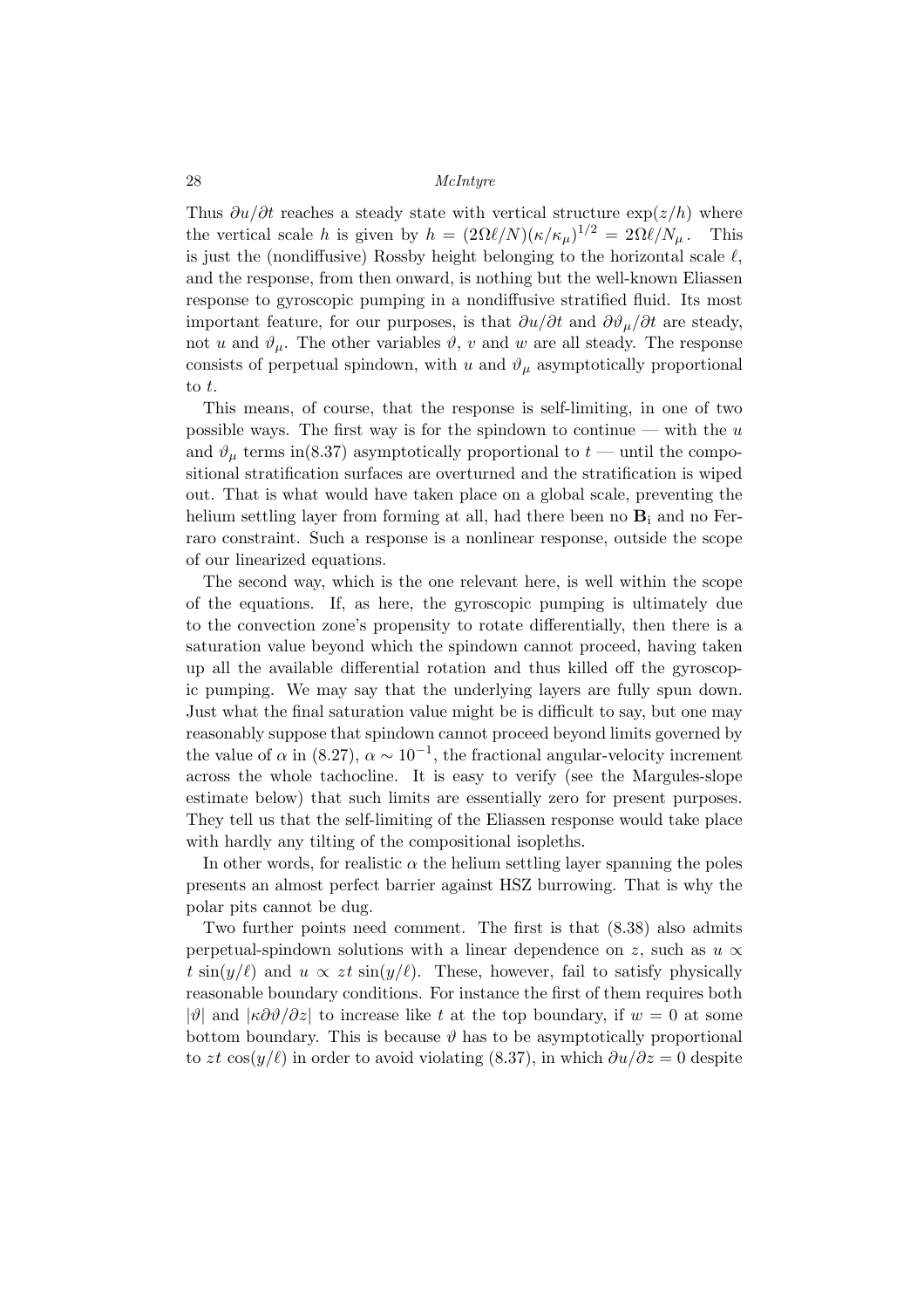the perpetual tilting of  $\mu$ -surfaces, implying  $\vartheta = -\vartheta_{\mu}$ . The second solution has a similar pathology and, furthermore, does not even permit  $w = 0$  at the bottom, since it can be shown to imply a z-independent contribution to  $w$ ,  $\propto t \cos(y/\ell)$ . Also, both types of solution would disappear if any horizontal heat diffusion were allowed. So we need not consider them further.

The second point is that the tilting of compositional isopleths or stratification surfaces is so small, in fact, that it tightly constrains vertical displacements of the tachopause even on a global scale. We have just found that HSZ burrowing is ineffective even at the polar weak spots of  $B_i$ . Still less is it effective in the rest of the interior where the Ferraro constraint has control. There is no MMC to tilt the thermal, or overturn the compositional, stratification surfaces. The implication is that those surfaces must be accurately horizontal, in the sense that they accurately follow the gravitational–centrifugal heliopotentials.

As a check on that assertion, and to get some idea of its error bar, let us calculate the tilting of compositional stratification surfaces that would occur if they alone were tilted and if the Ferraro constraint were artificially relaxed, to permit a thermal-wind shear across the helium settling layer of the same order as the shear across the whole of the high-latitude tachocline. The slope can be obtained from the thermal wind equation (8.37) evaluated with  $\vartheta_\mu$  alone, or equivalently and more directly from the Margules slope formula  $2\Omega U/g'$  where  $U \sim \Omega \alpha \ell$ , the velocity increment across the layer, and  $\alpha$  the fractional angular-velocity increment as before. Even with the extreme value  $\alpha \sim 10^{-1}$  we have  $U \sim 3 \times 10^3 \text{ cm s}^{-1}$  and a Margules slope  $2\Omega^2 \alpha \ell / g' \sim 2 \times 10^{-5}$ . The nominal elevation change over a distance  $r \sim 500 \,\mathrm{Mm}$  is only  $10^{-2} \,\mathrm{Mm}$ . The real elevation change from pole to equator, with the Ferraro constraint brought back into play, is therefore far, far smaller still — a very tiny fraction of a megametre indeed.

#### 8.6 Concluding remarks

The main issue not yet addressed is that of the tachocline's ventilation timescale. This turns out to be by far the most delicate issue, and crude order-of-magnitude arguments are unable to decide it directly. Taken at face value, the threshold numbers used in §8.4 imply gigayear ventilation times. This is because the main ventilation mechanism is now turbulent mixing by the small-scale dynamo. From  $S_0(15)$ ,  $(19)$ , or first of  $(43)$ , we have an eddy diffusivity D for vertical material transport of the order of

$$
D \sim q \Omega \ell^2 P^{3/4} K^{3/4} , \qquad (8.39)
$$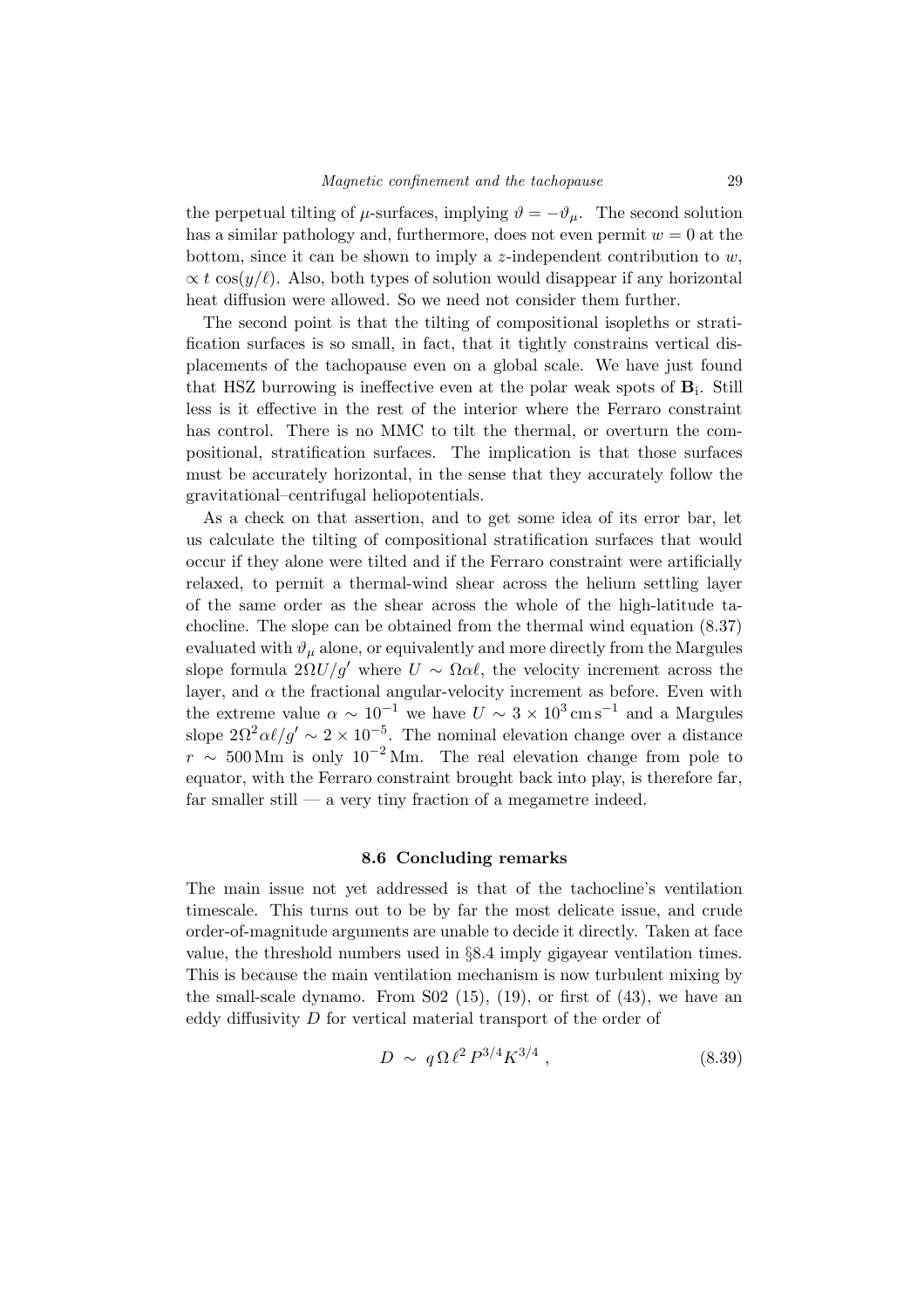in the notation of §8.4. If q is close to its threshold,  $q_{\text{crit}}$ , then one may verify by substitution from  $(8.26)$  that D is of the same order as the microscopic magnetic diffusivity  $\eta \sim 300-400 \,\text{cm}^2\text{s}^{-1}$ . With  $\Delta \sim 65 \,\text{Mm}$  the nominal ventilation time  $\Delta^2/\eta$  is then about the same as the Sun's main-sequence lifetime, ∼ 4 Gy. Perhaps this is not an accident: could it be that the thickness of the tachocline is such that it can only just stay ventilated?

One can imagine playing games with factors like  $\pi^2$  or taking one or two tens of megametres off the  $\Delta$  value by assuming a deep overshoot layer, or one could suppose that the small-scale dynamo in the stably-stratified tachocline is well above threshold, with the implication from (8.32) that  $|\mathbf{B}_i| \gg 10^2$  G. And when a full analysis of the double-boundary-layer structure becomes available, including a quantitative numerical model, then the net effect of the the numerical factors might go one way or the other. As regards large  $|\mathbf{B}_i|$ , there seems no reason why the Sun should not have an interior field as a strong as that of ordinary (non-neutron) magnetic stars, which should allow us to consider  $|\mathbf{B}_i|$  values perhaps into the hundreds of kilogauss, magnetic escapology permitting. If, despite the cautionary remark below  $(8.32)$ , the  $1/3$  power in  $(8.31)$  were to apply over the whole range of  $|\mathbf{B}_i|$  and  $|V_{Ai}|$  values, then we would be able to use  $D \sim 10\eta$ .

However, we may also invoke Occam's razor, appealing to the effects of compositional stratification discussed in §8.5. The key point is again the dynamical impossibility of significantly tilting the compositional isopleths in the helium settling layer. This presents a powerful barrier not only against the burrowing of MMCs but also against the turbulent erosion of heavy elements into the tachocline. Erosion rates must be severely limited by that circumstance alone. They will be further limited by the diffusive leakage of  $B_i$  across the tachopause, and into the tachocline, in those latitude bands equatorward of the active high-latitude band where there is either no confining downwelling, or very weak downwelling such as might occur over the equator (point  $(v)$  on page 18). In such latitude bands the Ferraro constraint will reach across the tachopause, now defined as the top of the helium settling layer, and will tend to suppress shear across it and protect it from any kind of erosion. So the tachocline could be helium-poor, therefore, not so much because of fast ventilation from above, as in the GM98 scenario, but because of minuscule erosion rates of heavy elements across such a heavily-protected compositional tachopause.

There remains, however, the lithium problem, which of itself still argues for substantial ventilation. But further discussion must await detailed solutions of the nonlinear equations for the double-boundary-layer structure, as well as a more quantitative description of the small-scale dynamo.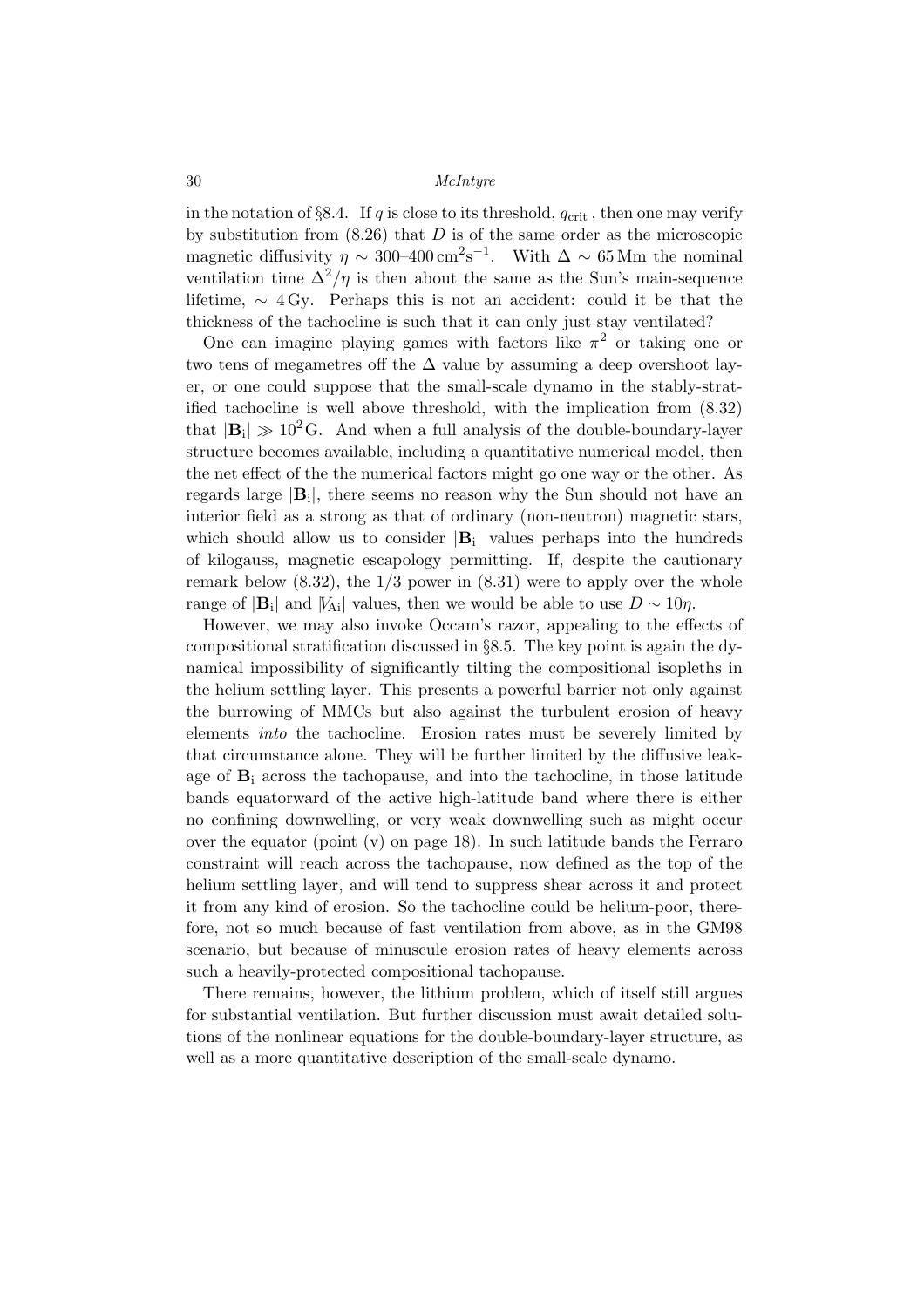One final twist in the tail of this tale. The visible shear at the top of the high-latitude tachocline — visible, for instance, in Figure 3.7 of Chapter 3 and already indicated by helioseismology to occupy mainly the lower convection zone and its overshoot layer (Chapters 1, 3  $\&$  refs.) — would be dynamically impossible in the presence of the small-scale dynamo. That is very clear from Spruit's order-of-magnitude relations as used in §8.4, to the extent that (8.29) correctly indicates the thermomagnetic boundary layer's mass-carrying capability. At first sight it might seem paradoxical: "surely the lower convection zone and overshoot layer is much more turbulent?" But that would be to underestimate the power of the Maxwell stresses in the small vertical scale dynamo, arising from the large horizontal reach of its eddy structures via the Tayler instability's kink or tipping-type kinematics, dominated by azimuthal wavenumber  $m = 1$ , and reflected in the large vertical eddy viscosity  $\nu_e$ . So the suggestion must be that the convective plumes break up that horizontal structure, disconnecting and reconnecting the wound-up field lines in such a way as to drastically reduce the eddy viscosity and permit much larger shears.

Acknowledgements. I thank the organizers, in alphabetical order Pascale Garaud, Douglas Gough, David Hughes, Bob Rosner, Nigel Weiss, and Jean-Paul Zahn, for inviting me to participate in this interesting and stimulating Workshop. Joergen Christensen-Dalsgaard kindly tutored me on everything about solar models and their notational conventions, Pascale Garaud stimulated me to reexamine the GM98 thermomagnetic boundary layer scaling, leading to the cautionary remarks about large |B<sup>i</sup> |, Nigel Weiss patiently helped me to improve my general knowledge of MHD and other astrophysical processes, and at the eleventh hour Douglas Gough kindly shared with me his careful calculations of diffusivity values as well as offering wise and helpful comments on many aspects of the problem. Above all, however, on this occasion, I am grateful to Henk Spruit for a extensive correspondence that helped me to improve my understanding of the Tayler-mediated small-scale dynamo and of magnetic stability, instability, and escapology.

#### References

- Acheson, D. J., 1978: On the instability of toroidal magnetic fields and differential rotation in stars. Phil. Trans. Roy. Soc. Lond., 289, 459–500.
- Braithwaite, J. & Spruit, H. C., 2004: A fossil origin for the magnetic fields in A stars and white dwarfs. Nature, 431, 819–821.
- Braithwaite, J. & Spruit, H. C., 2006: A differential rotation driven dynamo in a stably stratified star. Astron. Astrophys., submitted. Available at astroph/0509693 and at www.mpa-garching.mpg.de/˜ henk/dynamo.pdf
- Brun, A. S. & Zahn, J.-P., 2006: Magnetic confinement of the solar tachocline. Astron. Astrophys., submitted.

Charbonneau, P. & MacGregor, K. B., 1993: Angular momentum transport in